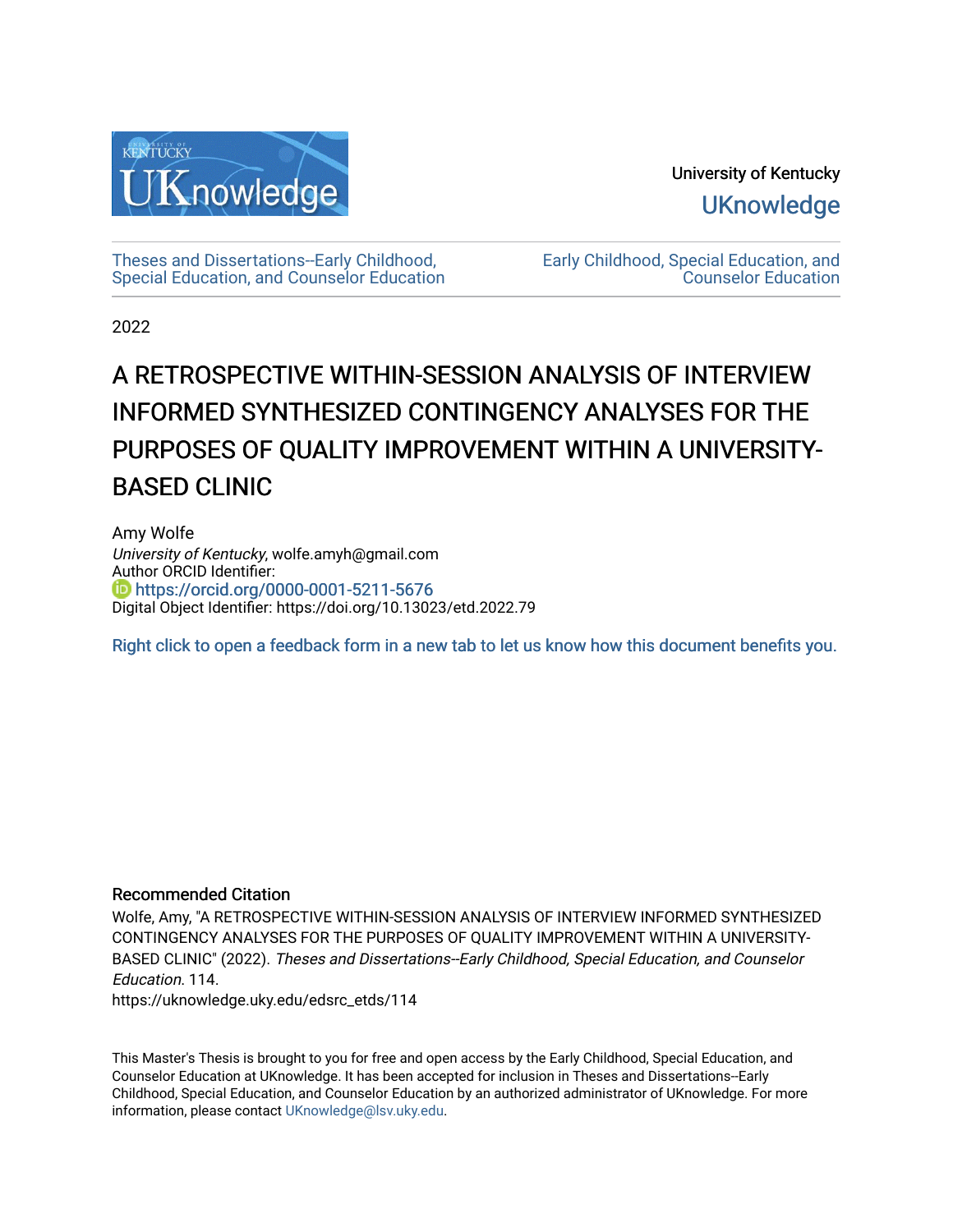## STUDENT AGREEMENT:

I represent that my thesis or dissertation and abstract are my original work. Proper attribution has been given to all outside sources. I understand that I am solely responsible for obtaining any needed copyright permissions. I have obtained needed written permission statement(s) from the owner(s) of each third-party copyrighted matter to be included in my work, allowing electronic distribution (if such use is not permitted by the fair use doctrine) which will be submitted to UKnowledge as Additional File.

I hereby grant to The University of Kentucky and its agents the irrevocable, non-exclusive, and royalty-free license to archive and make accessible my work in whole or in part in all forms of media, now or hereafter known. I agree that the document mentioned above may be made available immediately for worldwide access unless an embargo applies.

I retain all other ownership rights to the copyright of my work. I also retain the right to use in future works (such as articles or books) all or part of my work. I understand that I am free to register the copyright to my work.

## REVIEW, APPROVAL AND ACCEPTANCE

The document mentioned above has been reviewed and accepted by the student's advisor, on behalf of the advisory committee, and by the Director of Graduate Studies (DGS), on behalf of the program; we verify that this is the final, approved version of the student's thesis including all changes required by the advisory committee. The undersigned agree to abide by the statements above.

> Amy Wolfe, Student Dr. Sally Shepley, Major Professor Dr. Melinda J. Ault, Director of Graduate Studies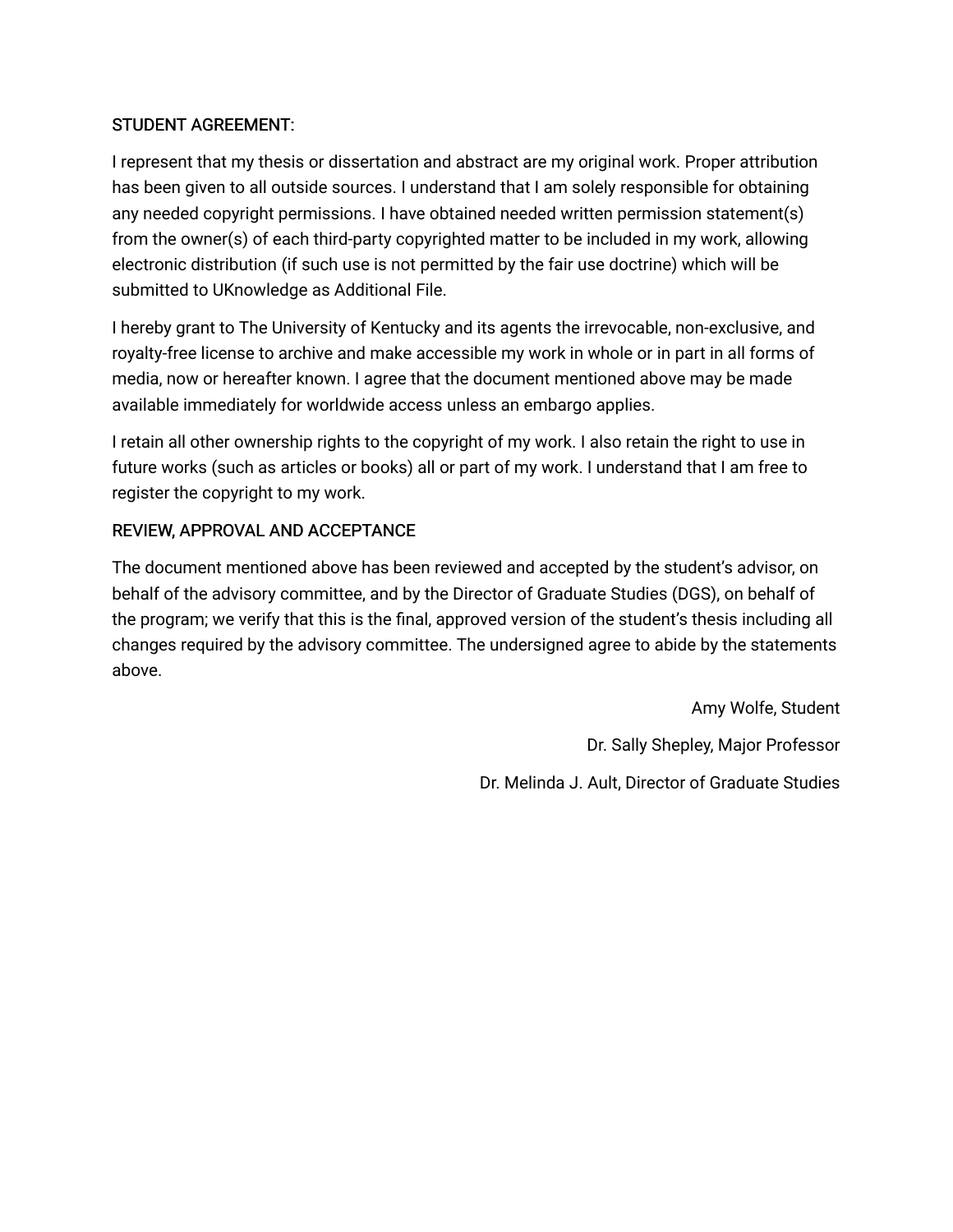# A RETROSPECTIVE WITHIN-SESSION ANALYSIS OF INTERVIEW INFORMED SYNTHESIZED CONTINGENCY ANALYSES FOR THE PURPOSES OF QUALITY IMPROVEMENT WITHIN A UNIVERSITY-BASED CLINIC

### THESIS \_\_\_\_\_\_\_\_\_\_\_\_\_\_\_\_\_\_\_\_\_\_\_\_\_\_\_\_\_\_\_\_\_\_\_\_\_\_\_\_

\_\_\_\_\_\_\_\_\_\_\_\_\_\_\_\_\_\_\_\_\_\_\_\_\_\_\_\_\_\_\_\_\_\_\_\_\_\_\_\_

A thesis submitted in partial fulfillment of the requirements for the degree of Master of Science in the College of Education at the University of Kentucky

By

Amy Wolfe

Lexington, Kentucky

Director: Dr. Sally Shepley, Professor of Special Education

Lexington, Kentucky

2022

Copyright © Amy Wolfe 2022

https://orcid.org/0000-0001-5211-5676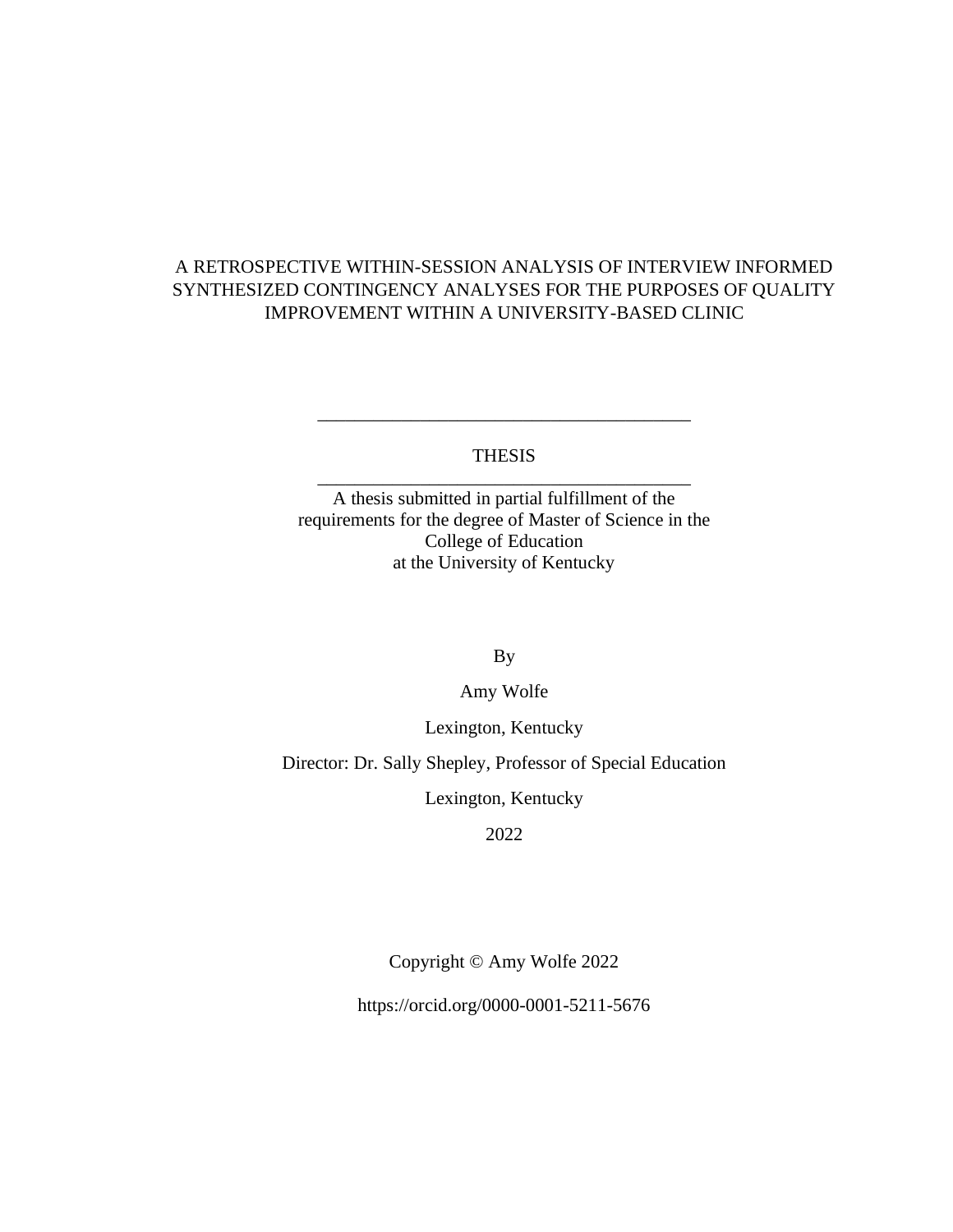### ABSTRACT OF THESIS

# A RETROSPECTIVE WITHIN-SESSION ANALYSIS OF INTERVIEW INFORMED SYNTHESIZED CONTINGENCY ANALYSES FOR THE PURPOSES OF QUALITY IMPROVEMENT WITHIN A UNIVERSITY-BASED CLINIC

Functional analysis (FA) is a tool practitioners can utilize to identify the function of challenging behavior. An interview informed contingency analysis (IISCA) is a variation of a FA. In an effort to improve patient care within a university-based clinic, a within-session analysis of the first test condition of an IISCA was conducted to determine if a shorter assessment yield results similar to the full IISCA. An alternating treatments design was used to evaluate differentiated rates of challenging behavior across conditions for eleven client cases at the university-based clinic. A single test session was enough to determine the function of challenging behavior and the first test condition produced similar results to the whole IISCA for some of the cases reviewed.

KEYWORDS: Functional-analysis, interview informed synthesized contingency analysis, challenging behavior, single test session

Amy Wolfe

04/19/2022

Date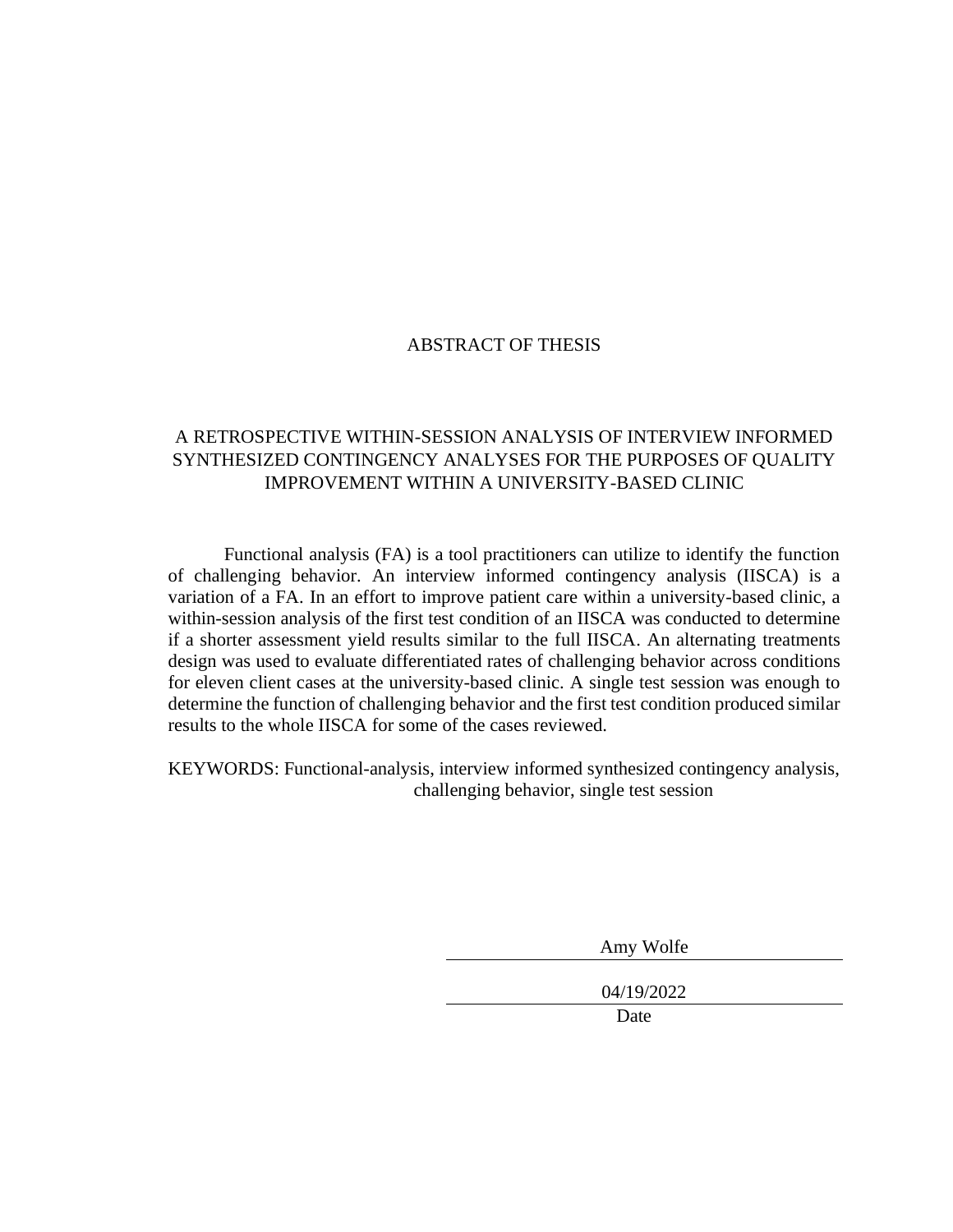# A RETROSPECTIVE WITHIN-SESSION ANALYSIS OF INTERVIEW INFORMED SYNTHESIZED CONTINGENCY ANALYSES FOR THE PURPOSES OF QUALITY IMPROVEMENT WITHIN A UNIVERSITY-BASED CLINIC

By Amy Wolfe

Dr. Sally Shepley

Director of Thesis

Dr. Melinda Ault Director of Graduate Studies

04/19/2022

Date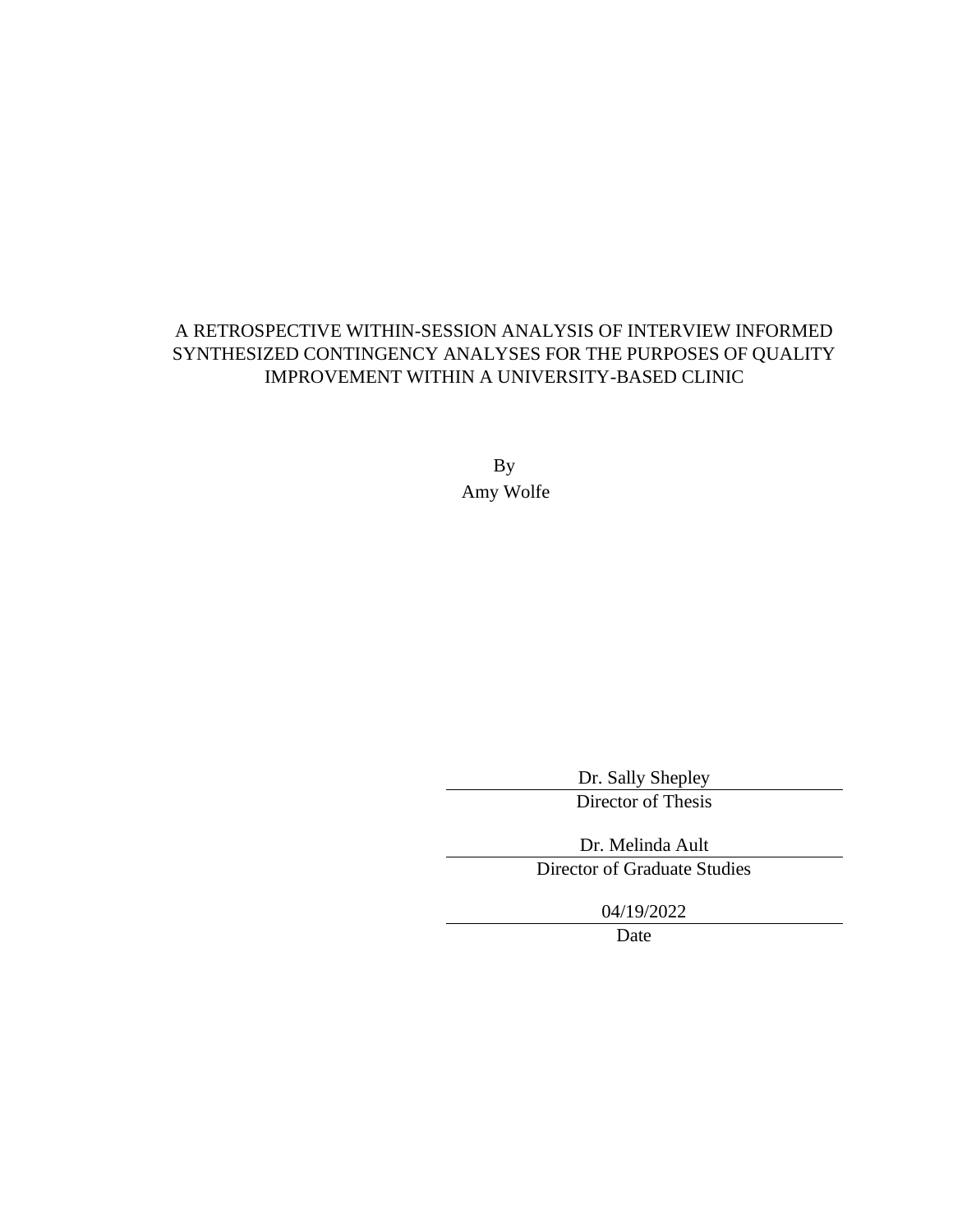# TABLE OF CONTENTS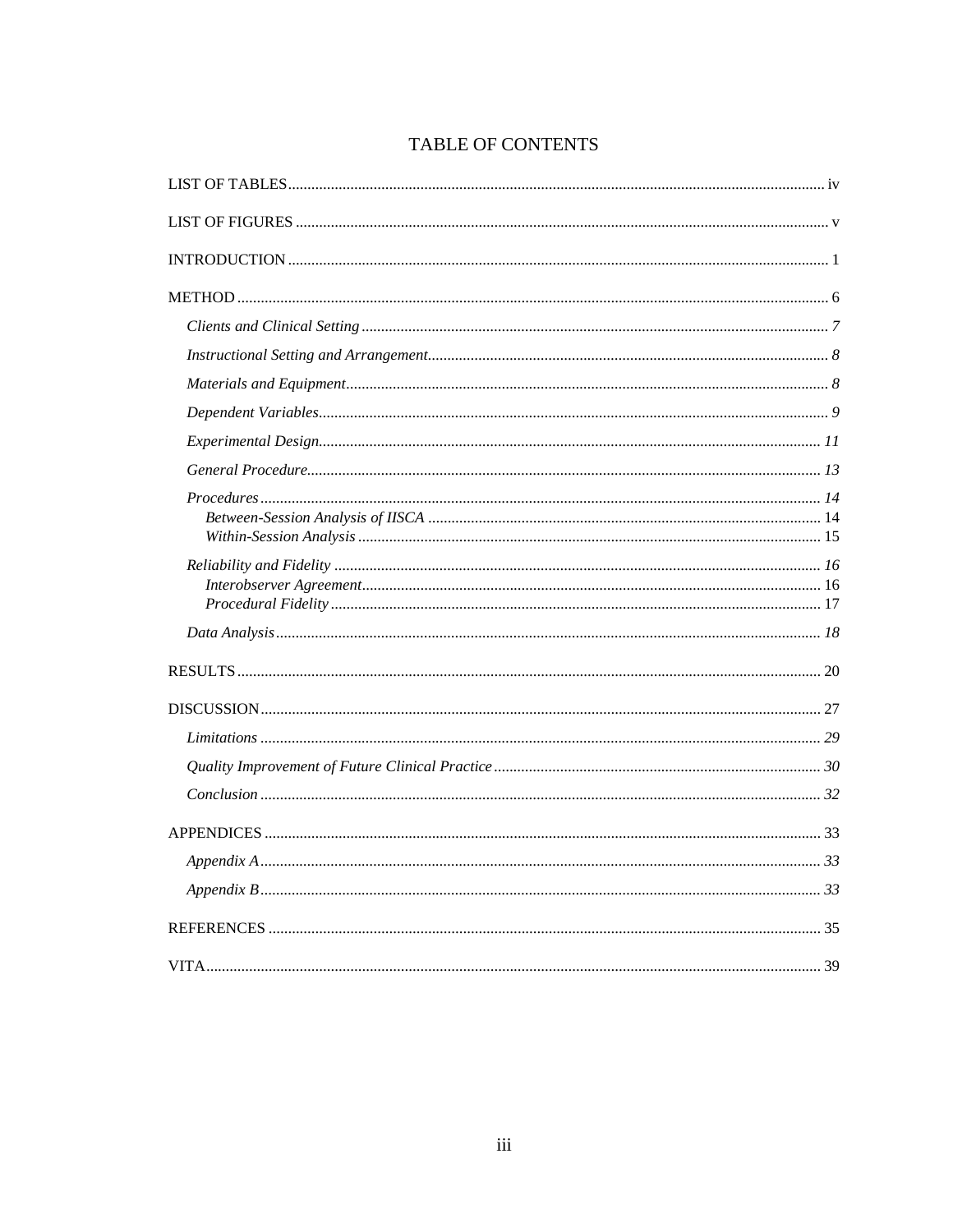# LIST OF TABLES

<span id="page-6-0"></span>

| Table 3 Conclusive and Inconclusive Results for Within- and Between-Session Analyses |  |
|--------------------------------------------------------------------------------------|--|
|                                                                                      |  |
|                                                                                      |  |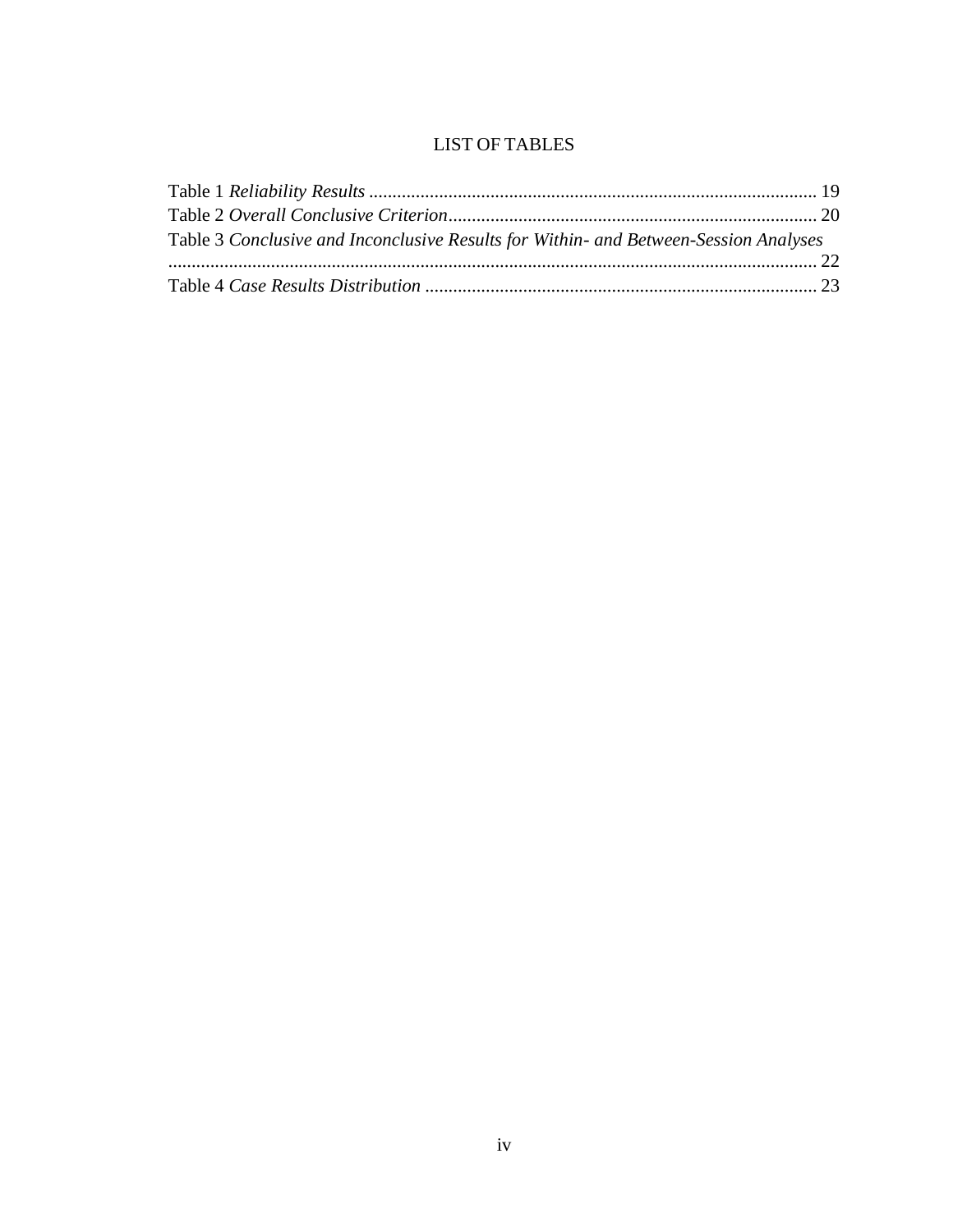# LIST OF FIGURES

<span id="page-7-0"></span>

| Figure 1 True Positive- Part I: Conclusive Between- and Within-Session Assessments  24 |
|----------------------------------------------------------------------------------------|
| Figure 2 True Positive- Part II: Conclusive Between- and Within-Session Assessments 25 |
| Figure 3 True Negative: <i>Inconclusive Between- and Within-Session Assessments</i> 26 |
| Figure 4 False Negative: Inconclusive Within-Session and Conclusive Between-Session    |
|                                                                                        |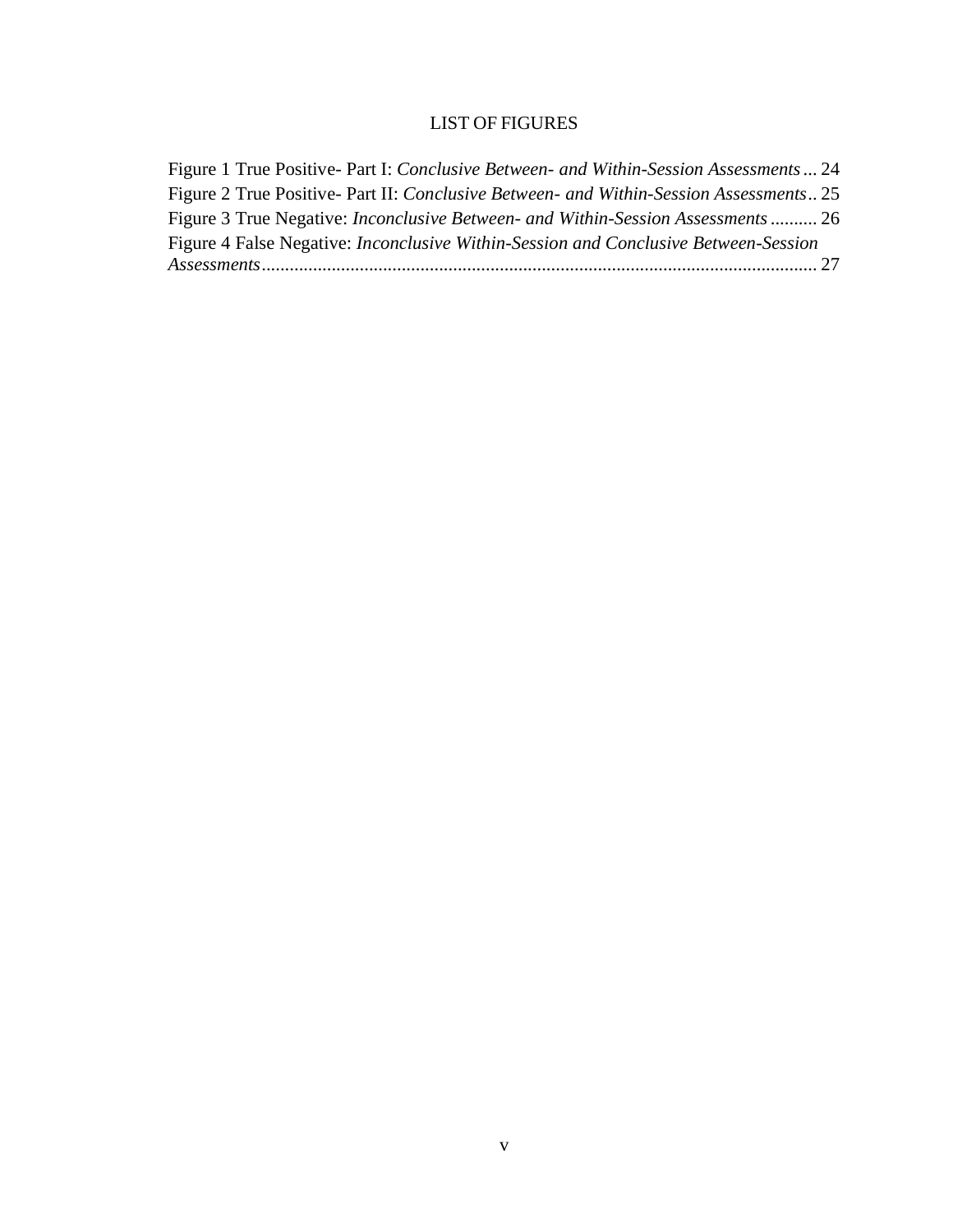#### **INTRODUCTION**

<span id="page-8-0"></span>A functional analysis (FA) is an assessment process used to determine controlling factors over aberrant behavior by manipulating the environmental conditions that evoke behavior (Jessel et al., 2019). As described by Hanley (2012), this process generally started with a functional assessment, which includes both indirect assessment in which the behavior was not observed and descriptive assessment in which the behavior was directly observed. The information from both the indirect and descriptive assessments inform the experimental FA. According to Hanley and colleagues (2014), "These sorts of analyses are important, in that they permit a function-based treatment technology to emerge while influential variables (e.g., the importance of extinction) are isolated, thus resulting in a precise behavior-change technology" (p. 31). Conducting a FA increases the effectiveness and accuracy of an individualized treatment for challenging behavior (Hanley, 2012).

Several variations of the FA process have been developed over the years. Much of this work is based on findings by Iwata et al. (1982/1994). In this seminal work, Iwata and colleagues (1982/1994) described four standard experimental conditions that were randomly alternated to detect differences in the occurrence of the target challenging behavior. These standard conditions were (a) an attention condition designed to identify if positive reinforcement in the form of accessing attention maintained the behavior, (b) an escape condition designed to identify if the behavior was being maintained by negative reinforcement in the form of the removal of an unpleasant environmental factor maintained the behavior, (c) an alone condition designed to identify if behavior was maintained by automatic reinforcement, in which engaging in the behavior itself produces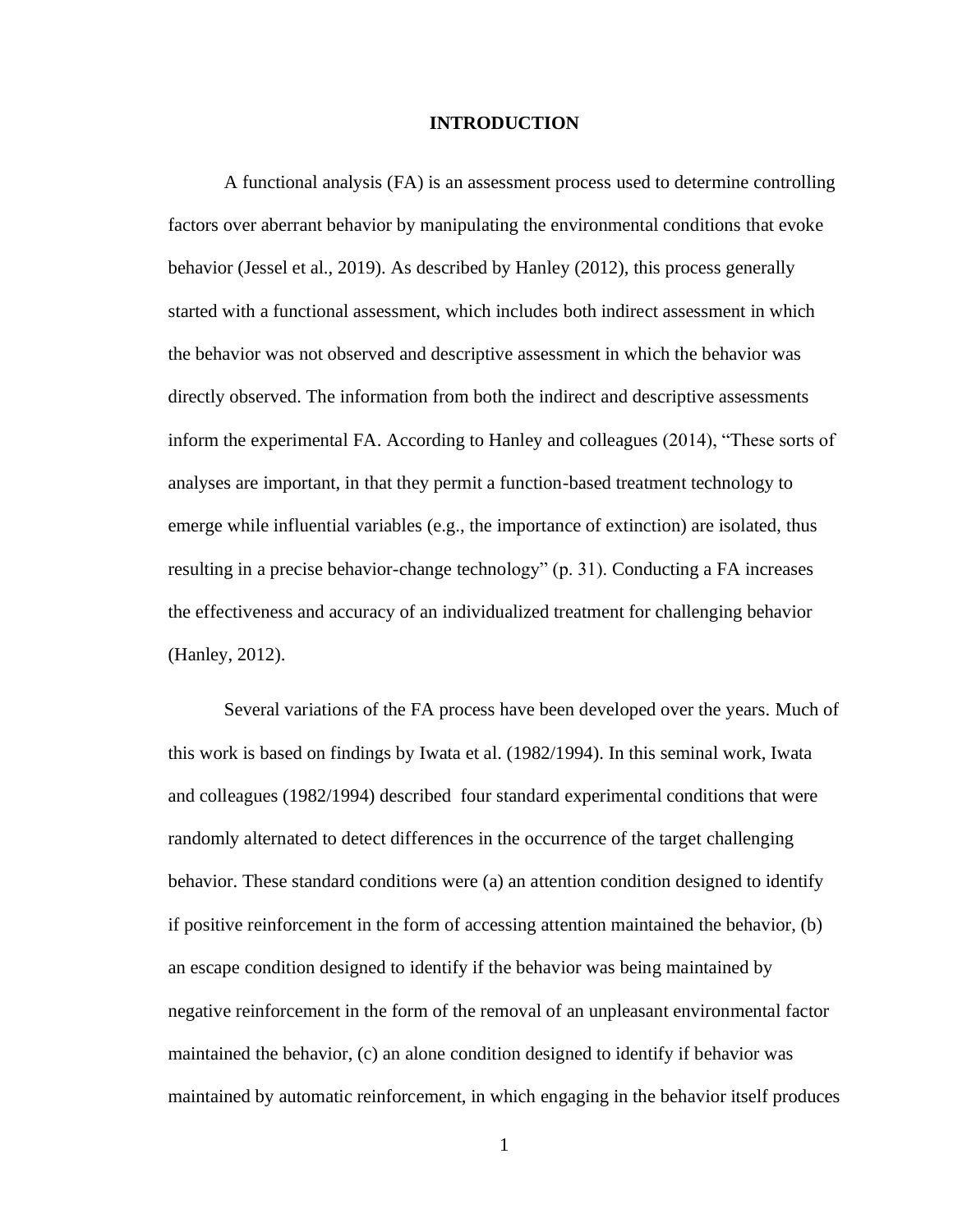the reinforcer, (d) and a toy play condition, which allowed for experimental evaluation and the point of comparison for the three previous test conditions (Iwata et al., 1982/1994). The FA assessment lengths ranged from 4-11 days and individuals were exposed to this assessment for 24-53 15 min sessions.

Although there are data to support an analog FA, some report reservations of use in practice. The extended exposure to assessments dedicated to evoking challenging behavior can potentially cause trauma responses depending on an individual's trauma history. The American Psychological Association (n.d), defines trauma as "an emotional response to a terrible event like an accident, rape, or natural disaster. Longer term reactions include unpredictable emotions, flashbacks, strained relationships, and even physical symptoms." There is limited research that has defined what a trauma informed framework looks like in practice, however there are conversations in the field about it. For example, Hanley (2021) indicated that "ABA has the potential to inflict trauma, and it has the potential to alleviate trauma." Overall, there is a push in the field to have a more compassionate approach to ABA and err on the side of caution with current practices that may evoke trauma responses.

Another reservation reported of the use of analogue FA in practice is that it can be time consuming (Hanley, 2012). Throughout the years many efforts have been made to increase the efficiency of a FA to help reduce time between the assessment and implementation of treatment (Saini et al., 2020). A study by Wallace and Iwata (1999) investigated the degree to which shorter session exposure could yield similar results when compared to longer sessions by re-evaluating 46 functional analyses. Results of this study demonstrated that reducing session time to 10 min, and even 5 min, could yield similar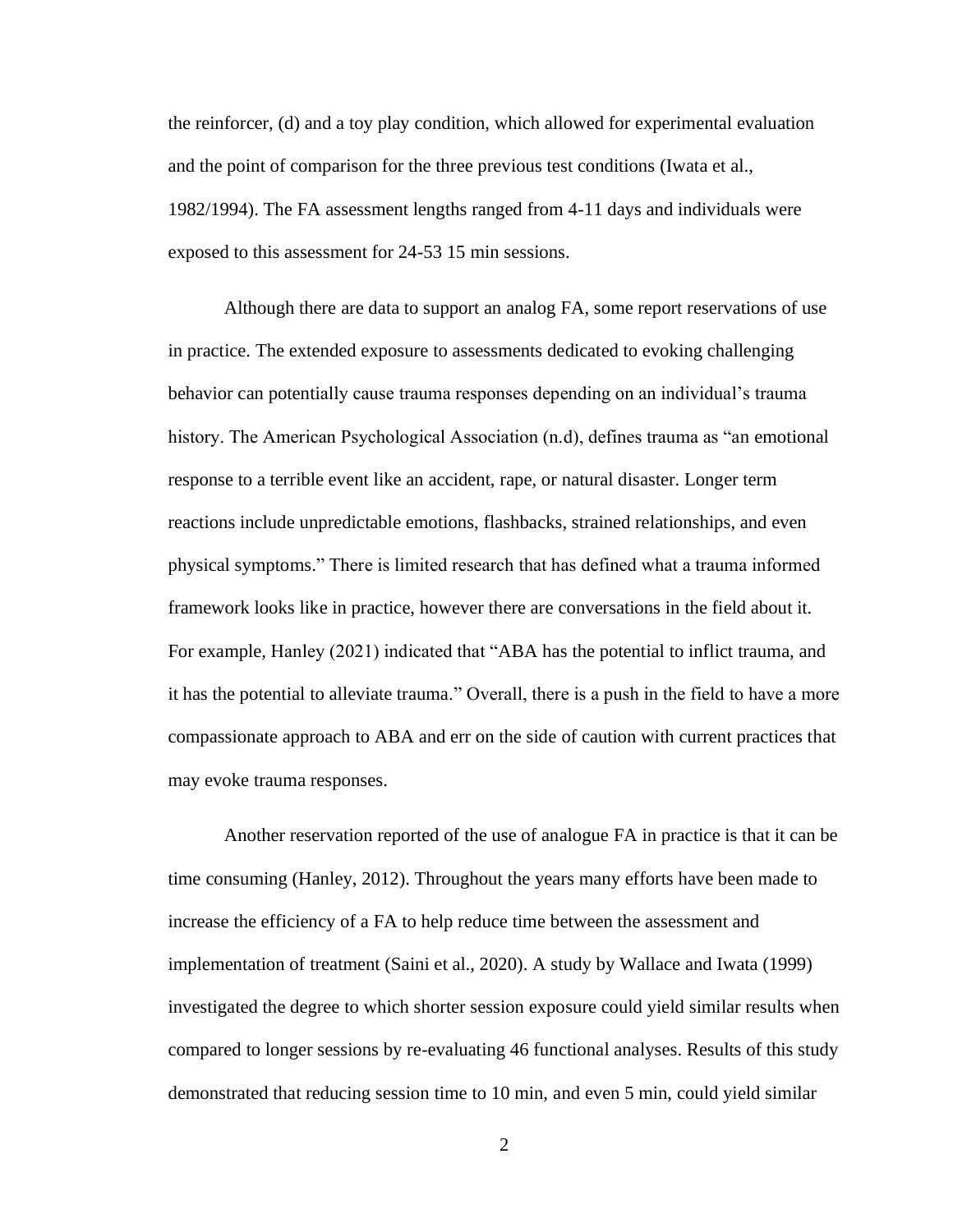results as the full session length of 15 min (Wallace & Iwata, 1999). Although Wallace and Iwata (1999) investigated the reduction of session time while still maintaining efficacy during FA, other approaches to increase efficiency have been made. With the interview informed synthesized contingency analysis (IISCA) presented in Hanley et al. (2014) length of sessions could be reduced to 5 min, and the number of sessions were limited to 5 unless further data were necessary to demonstrate a control of effect. This meaning that an analysis could be completed in 25 min, and time efficiency will have increased.

A more recent change in FA methodology was in the form of an IISCA that aimed to increase efficiency of FA while still maintaining its scientific rigor (Hanley et al., 2014). The IISCA consisted of an open-ended functional assessment interview used to hypothesize function(s) of behavior and identify environmental factors that could be manipulated to evoke the behavior during a FA (Hanley et al., 2014). This interview consists of a series of open-ended questions pertaining to what happened before and after the behavior occurred and under what circumstances behavior is likely to occur. According to Hanley (2012), an open-ended interview allows behavior analysts to identify regular, as well as distinctive, variables that may have evoked or maintained an individual's challenging behavior. The result of this interview was a hypothesized function that was used to help design an individualized test and control condition for the IISCA. The IISCA consisted of a single test condition in which reinforcers were provided contingent on the presence of the challenging behavior and a control condition in which the individual had free access to the same reinforcers throughout the entire condition noncontingently (Jessel et al., 2020b). During the FA, the control and test conditions were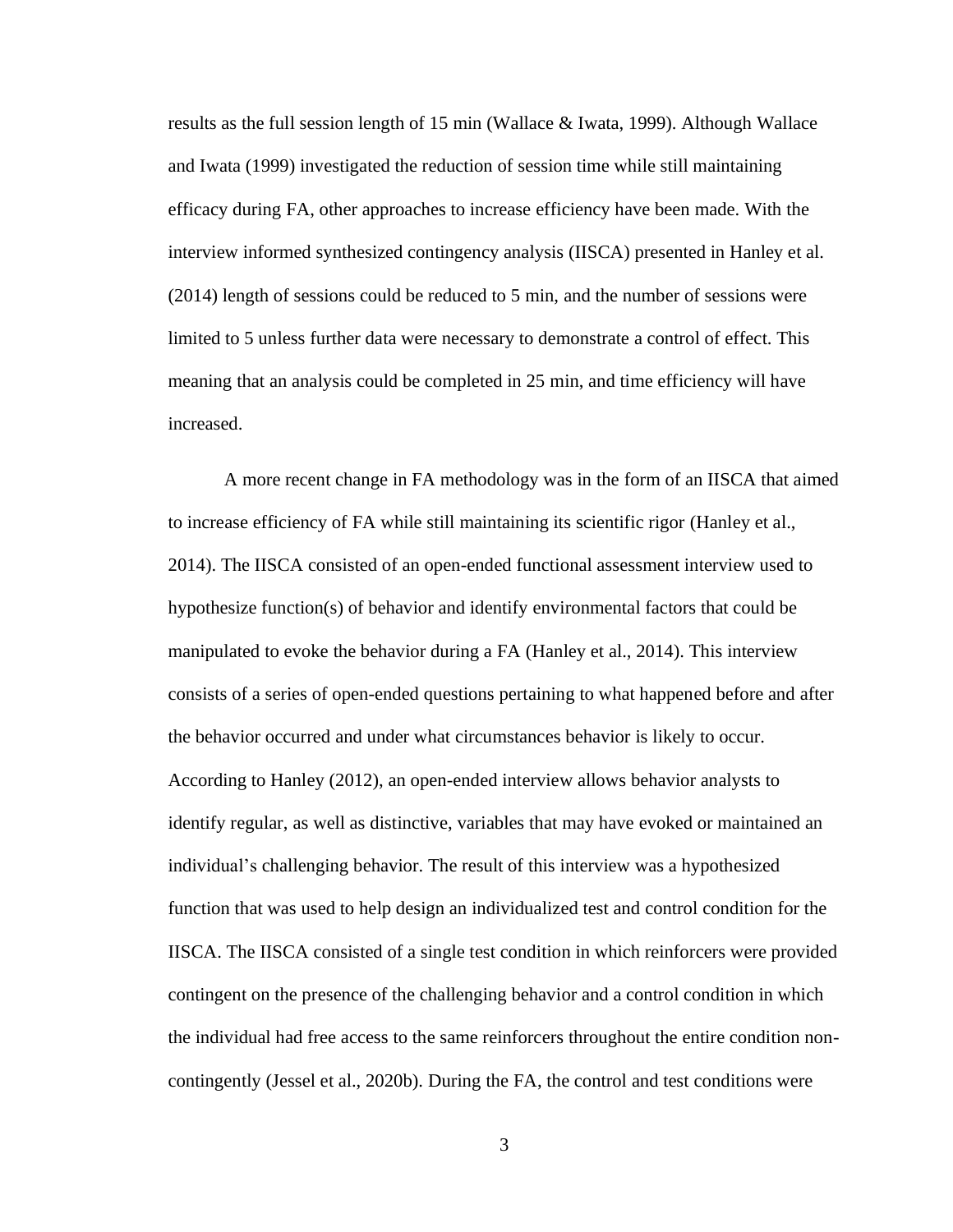alternated, always starting with the control condition. Each condition typically lasted 5 min, resulting in a full assessment of 20-25 min. This differed from the model demonstrated by Iwata et al. (1982/1994) which consisted of three separate test conditions that were replicated multiple times, making the IISCA a more efficient and concise assessment in determining the function of challenging behavior.

The IISCA, when conducted in its entirety has shown to be an effective format for determining the function of challenging behavior (Hanley et al., 2014; Jessel et al., 2016). However, recently researchers have investigated a new approach to IISCA that consisted of a within-session analysis of a single-test session, hereon referred to as a single-session IISCA (Jessel et al., 2016; Jessel et al., 2019; Jessel et al., 2020a; Jessel et al., 2020b). This new approach was aimed to further increase the efficiency of the IISCA (Jessel et al., 2016). If assessments were more efficient, it would mean less exposure to contingencies that intentionally try to evoke behavior. It would also mean less demonstrations of challenging behavior from the individual which would be ideal when the challenging behavior is dangerous to the individual or others, or when trying to reduce the likelihood of eliciting a trauma response. Overall, more efficient assessments, benefit both the client and the practitioner.

While the full IISCA itself could be conducted in an average of 25 min, a withinsession analyses could reduce this time to 5 min, further increasing efficiency (Jessel et al., 2019). With the single-session IISCA, Jessel et al. (2020b) analyzed differential rates of challenging behavior across two conditions, reinforcer present interval (RPI) and reinforcer absent interval (RAI) of the first test session of the full IISCA This varied from the full IISCA which compared rates of challenging behavior across test and control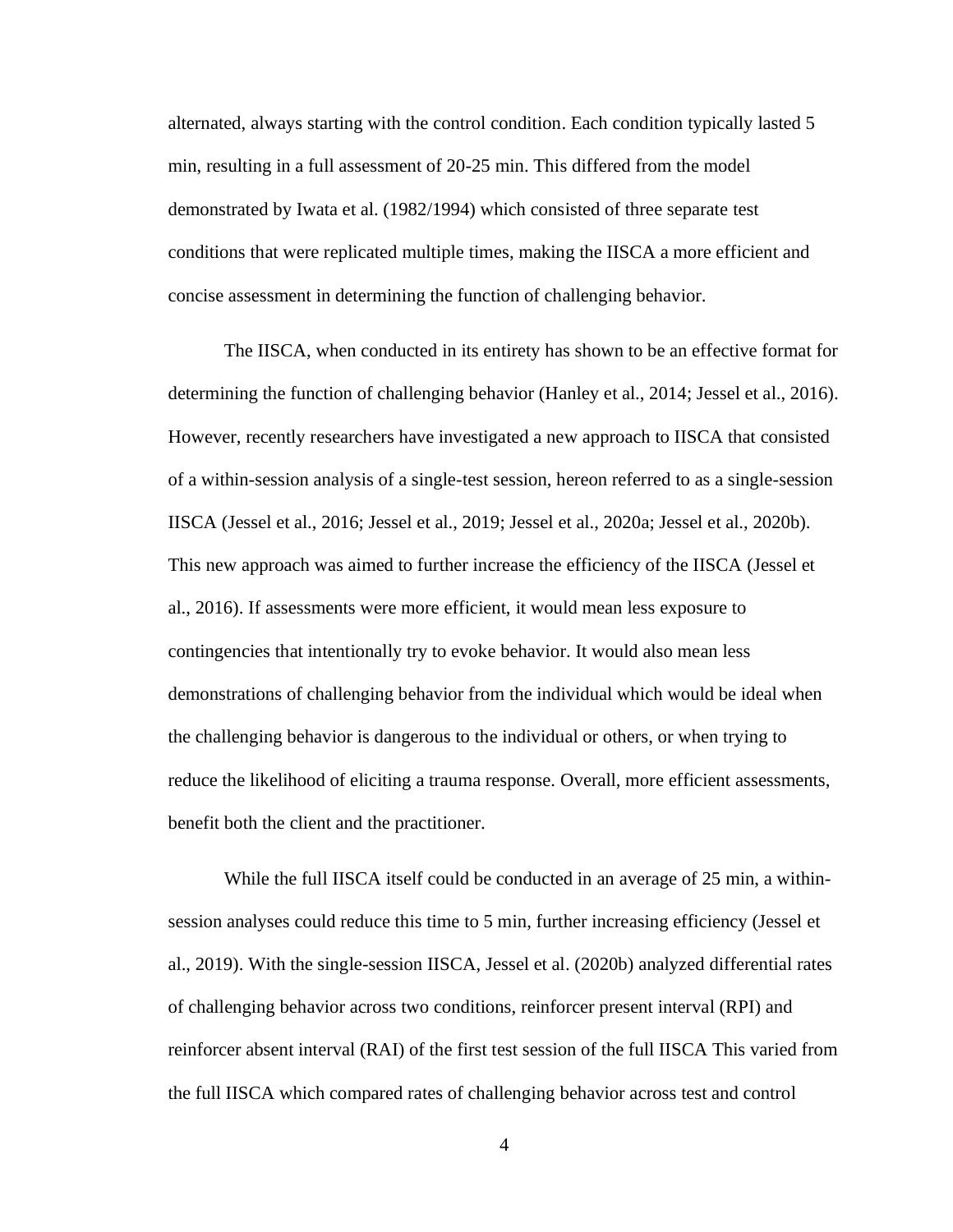conditions. A study by Jessel et al., (2019) suggests that a demonstration of functional control over challenging behavior is possible with this differentiated responding in the quick alternation of RPIs and RAIs. The model presented by Jessel et al., (2019) suggested the entire functional assessment process (i.e., indirect interview, descriptive assessment, and functional analysis) could be completed in under an hour. This would benefit the patient by reducing billable costs for insurance or funding agencies.

As studies have demonstrated the effectiveness of the full IISCA (Hanley et al., 2014; Jessel, et al., 2016), research on a single-session IISCA is limited. Findings from Jessel et al., (2016) suggest functional control can be established in a single 5 min test condition about 80% of the time, which implied that a single-session IISCA could determine the function for some but not all behavior. Jessel et al., (2019) conducted another study to further investigate if results from the single-session IISCA could lead to effective function-based treatments of three children who exhibited severe challenging behavior. The results of this study demonstrated that the single-session IISCA can determine the function of challenging behavior resulting in effective function-based treatment (Jessel et al., 2019).

Studies have spoken to the efficacy and efficiency of the single-session IISCA for determining the function of challenging behavior and implementing effective treatment (Jessel et al., 2016; Jessel et al., 2019; Jessel et al., 2020a; Jessel et al., 2020b). In an effort to improve patient care at a university-based clinic that's mission is to help families with children engaging in severe behavior (Shepley et al., 2021), there is a need ensure assessments and services are safe, efficient, and empirical. Therefore, the purpose of this study was to reanalyze full IISCA data from former clients and conducted a within-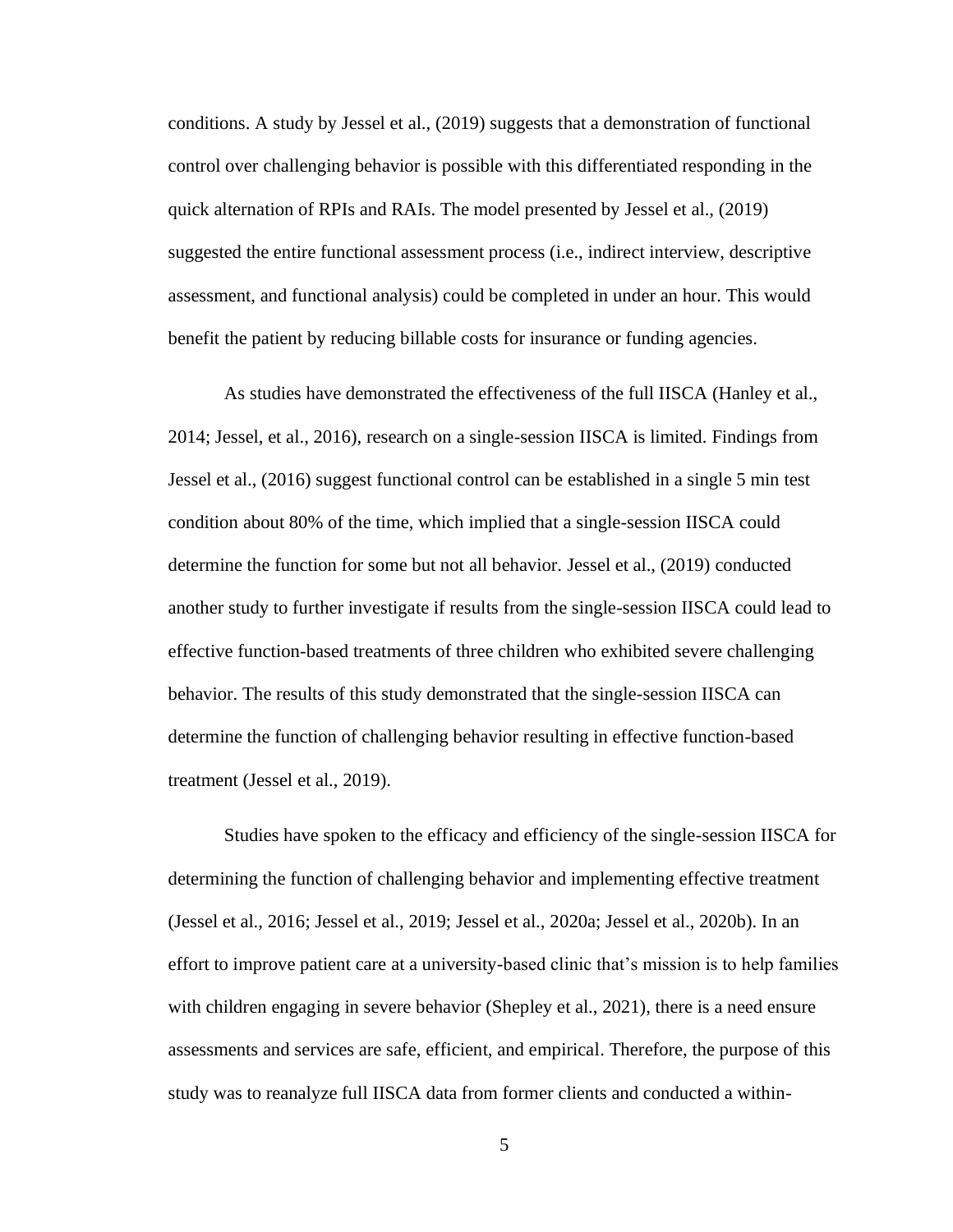<span id="page-13-0"></span>session analyses of the first test condition to see if there was an agreement between the full IISCA and its first test condition. If findings showed agreement, changes in the current university clinic model should be made by defaulting the current full IISCA assessment protocols to a single-session IISCA. This would reduce assessment time leading to quicker treatment implementation by answering the following questions: (1) Is a single test session enough to establish a functional relation between the presence of reinforcing stimuli and the rate of challenging behavior observed per second? (2) and if yes, does this within-session analysis of the first test condition yield similar results to the full IISCA conducted at the time of client admission?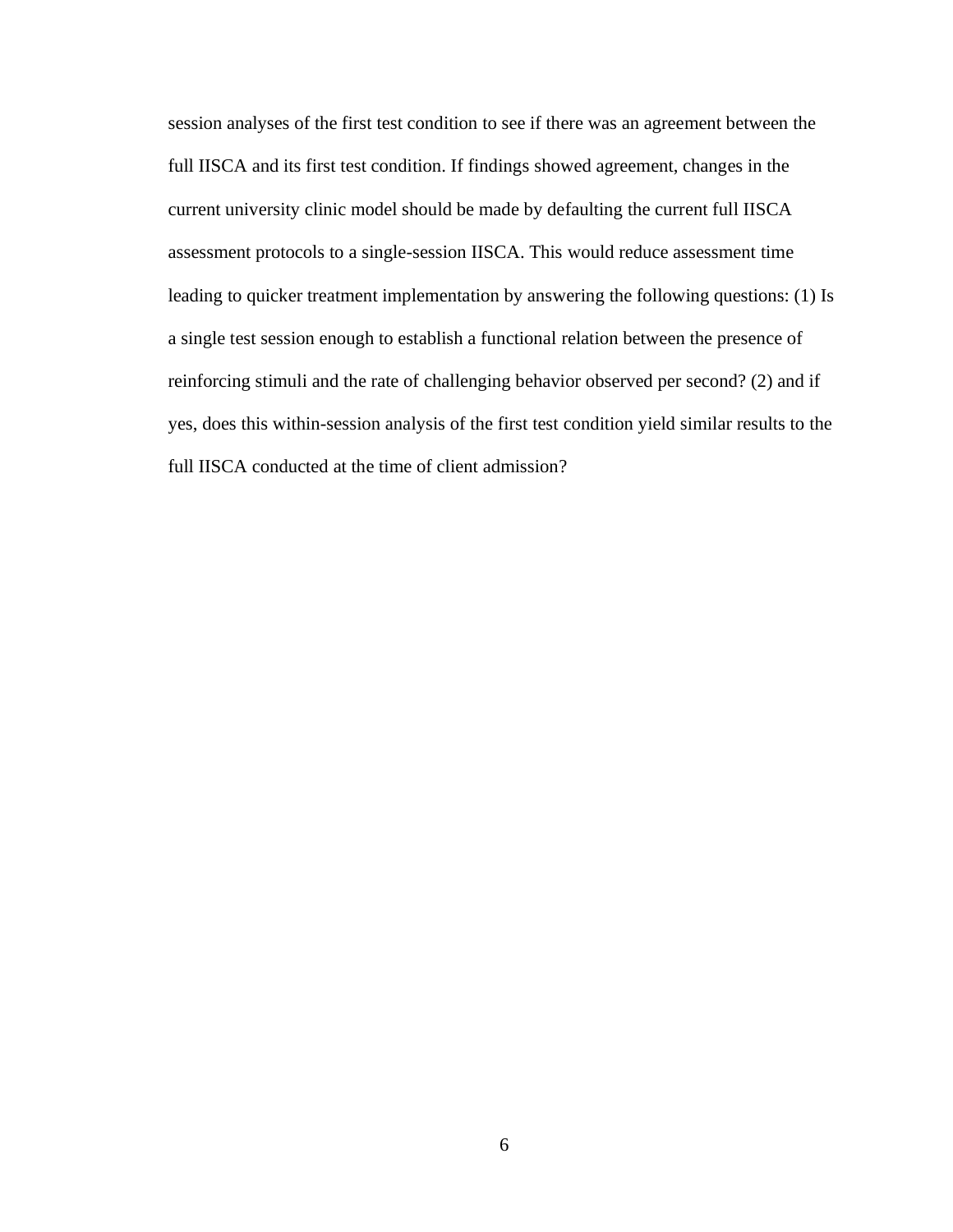#### **METHOD**

#### <span id="page-14-0"></span>**Clients and Clinical Setting**

**Clients**. Clients for this study were children between the ages 2-16 who had or were at risk of having a disability and were referred to the university clinic for functionbased assessment and treatment of severe behavior. All clients engaged in at least one severe behavior that concerned their guardian due to cause of harm or disruption of the family's routines. The clinic implemented a family-centered service provision model, which consisted of five appointments: an intake, the assessment, treatment recommendations and training, an initial follow-up, and a one-month follow-up (Shepley et al., 2021). A single target behavior was identified during the intake appointment with the client's guardian. After the intake interview, function of the target behavior was hypothesized based on information provided during the interview, and an IISCA was conducted to conclude the function of behavior. IISCAs were conducted by graduate students pursuing their master's degree in applied behavior analysis (ABA) under the supervision of a Board- Certified Behavior Analyst (BCBA) at the university. The university clinic has conducted IISCAs as the primary functional analysis since 2017. The cases pulled for review for this study spanned from the years 2017-2021 and the clients in this study had to have (a) participated in a full IISCA which consisted of a minimum of two control and two test sessions  $(n=27)$ , (b) consented to the use of recorded videos (n=20), and (c) a video recording of the full IISCA on file for review (n=11). Therefore, a total of 11 cases were retrospectively reviewed for this investigation.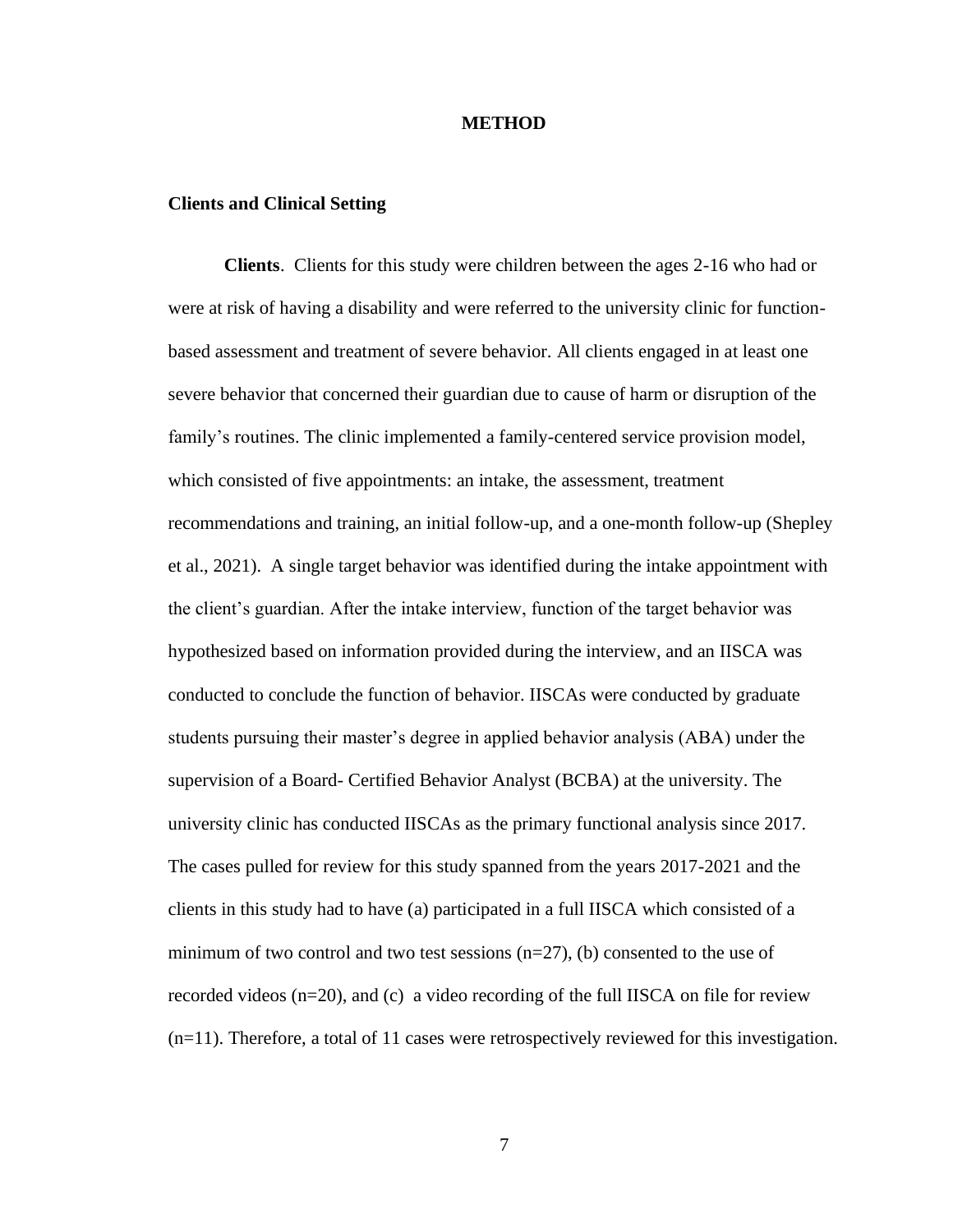#### <span id="page-15-0"></span>**Instructional Setting and Arrangement**

The full IISCAs were all conducted in the university clinic therapy room (approximately 3 m by 4 m). All IISCAs were conducted by student therapists or by a guardian. If a guardian was needed to implement the IISCA, they were trained by a student therapist and coached throughout the assessment using bug-in-ear technology. Although all IISCAs were conducted by student therapists or guardians, every IISCA was supervised by a BCBA who used the same bug-in-ear technology to coach and assist student therapists during implementation.

All video recordings were reviewed in the same clinic therapy room the full IISCAs were conducted in and IOA data were collected for 36% of the within-session analysis. The cases selected for collection of IOA were randomized using a list randomizer to help reduce selection bias. Procedural fidelity data were collected for the first test condition of the recorded IISCA for 100% of the reviewed cases. Case numbers were randomly assigned and did not reflect the order in which clients received services at the clinic and done in compliance with the data-use policy in place due to the study being for quality improvement purposes.

#### <span id="page-15-1"></span>**Materials and Equipment**

Assessment reports from the original IISCA conducted during the client's admission were used to obtain operational definitions of the target behaviors, the hypothesized functions of the challenging behavior, and the graphed data of the full IISCAs. Additional materials included the secure hard drive with the recordings of the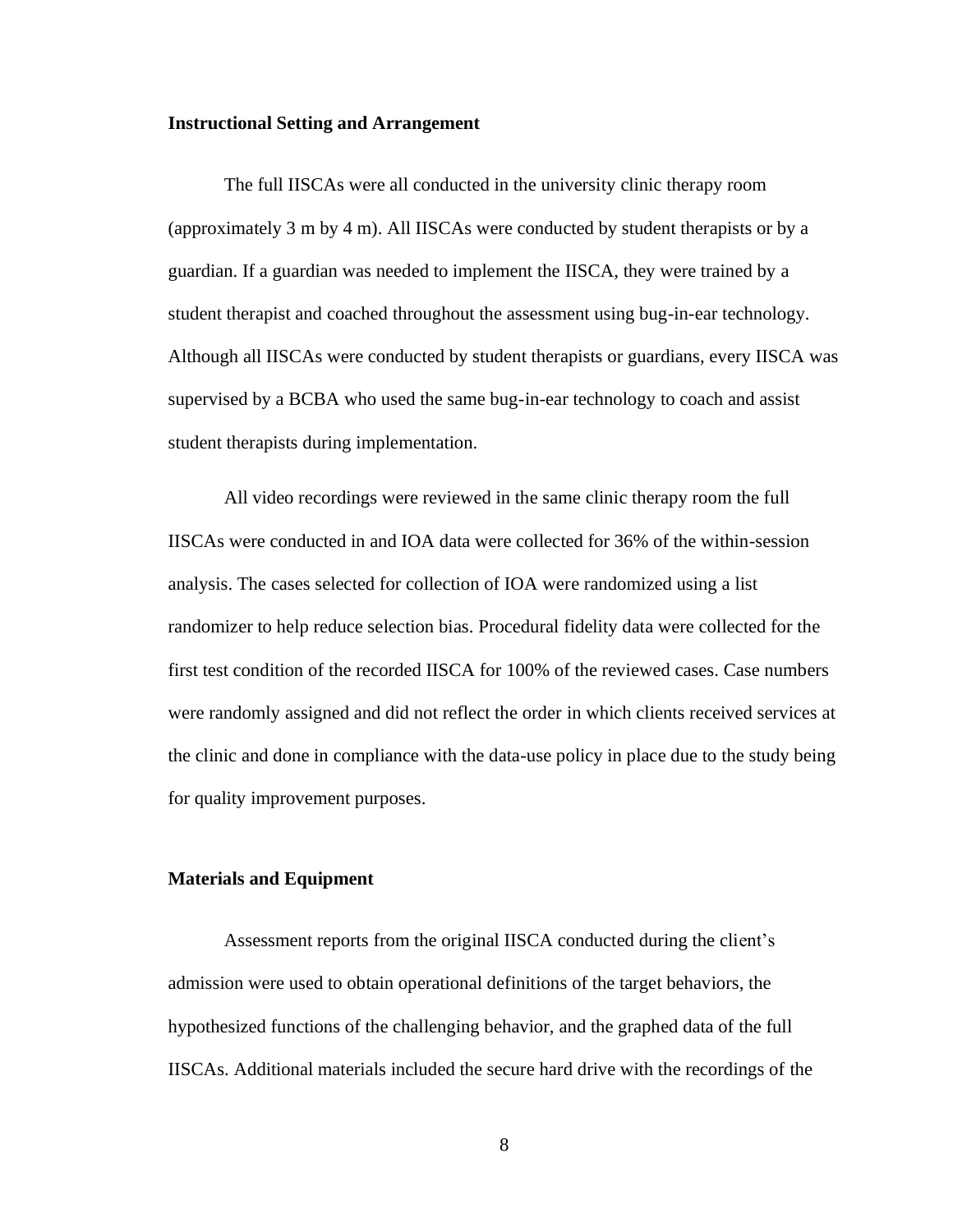IISCAs and Microsoft Excel for graphing data. Two different data sheets were used for this study: re-analysis coding with IOA, procedural fidelity sheet for the first test condition of the full IISCA, and the Countee iOS phone application. See Appendix A and B for sample data sheets.

#### <span id="page-16-0"></span>**Dependent Variables**

For the full IISCA, rate of challenging behavior per minute (RPM) was measured across conditions. Data were counted during continuous 10-s intervals and were converted to a RPM for each interval (Hanley, 2014). This was measured by dividing the total count of occurrences of challenging behavior within a condition divided by the total duration in minutes of that condition as described by Jessel et al. (2020b). This was calculated for both control and test conditions. Challenging behaviors were defined as either dangerous behavior referred to as R1 behaviors in which the client could harm themselves or others (e.g., biting, hitting, or self-injury) and non-dangerous reliable precursor behaviors referred to as R2 behaviors (e.g., crying, screaming, or flopping). These challenging behaviors were determined during the intake and interview process that informed the IISCA and operational definitions for R1 behaviors and R2 behaviors were established prior to the implementation of the IISCA. These definitions were client specific and multiple topographies of challenging behavior were included in these definitions. Experimental control of challenging behavior was established when higher rates of challenging behavior were observed during test conditions compared to control conditions.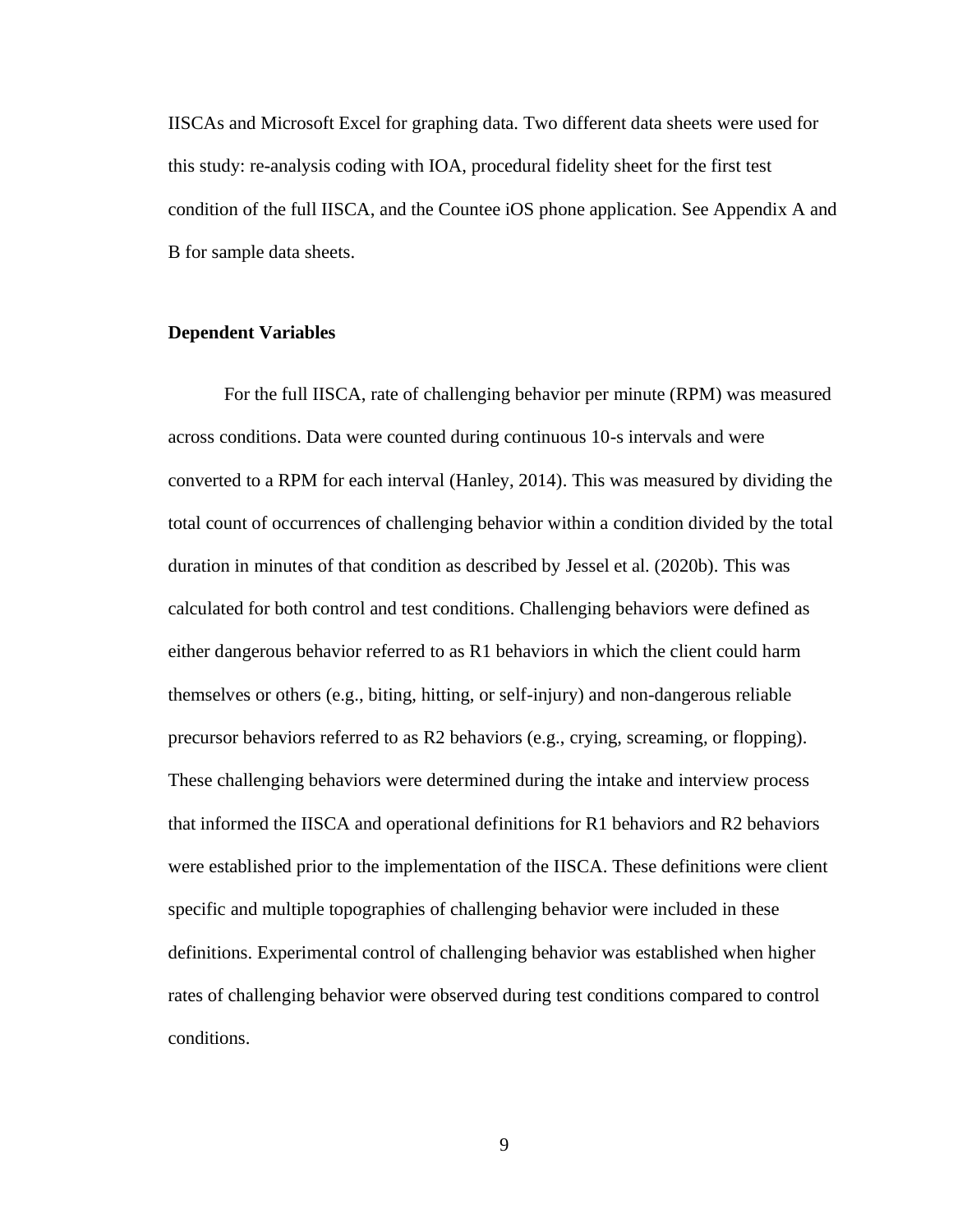For the single-session IISCA, a within-session analysis was conducted of the first test condition of the full IISCA, and the dependent variable was the rate of challenging behavior per second (RPS) during reinforcer present intervals (RPIs) and reinforcer absent intervals (RAIs). The test condition of an IISCA always started with a RAI or the removal of known reinforcers (e.g., removal of toys or withdrawing attention) that were determined prior to assessment during the informed interview. For this study the onset of a RAI was recorded when a single component of reinforcement was restricted. For example, if reinforcement consisted of preferred adult attention and access to preferred toys, the second either attention was diverted, or the toys were restricted the RAI onset was recorded. The offset of RAIs were determined by the onset of the consequent RPIs. The start of RPI was contingent on the occurrence of challenging behavior that met the operational definition set a priori. The onset of a RPI was recorded when the implementer delivered the final component of reinforcement (i.e., the client had access to all of their reinforcers). For example, if reinforcement consisted of access to preferred adult attention and access to preferred games the onset of RPI began when both adult attention and the preferred game were provided to the client. Once the RPI started, the client had access to their reinforcers for 30-s regardless of any challenging behavior they may still be engaged in before another RAI condition started. This was repeated until the 5 or 10 min test condition was over. Experimental control of challenging behavior was established when a differentiated pattern of RPS were observed during RAIs compared to RPS observed during RAIs. The same operational definitions of challenging behavior for the full IISCA were used for the within-session analyses.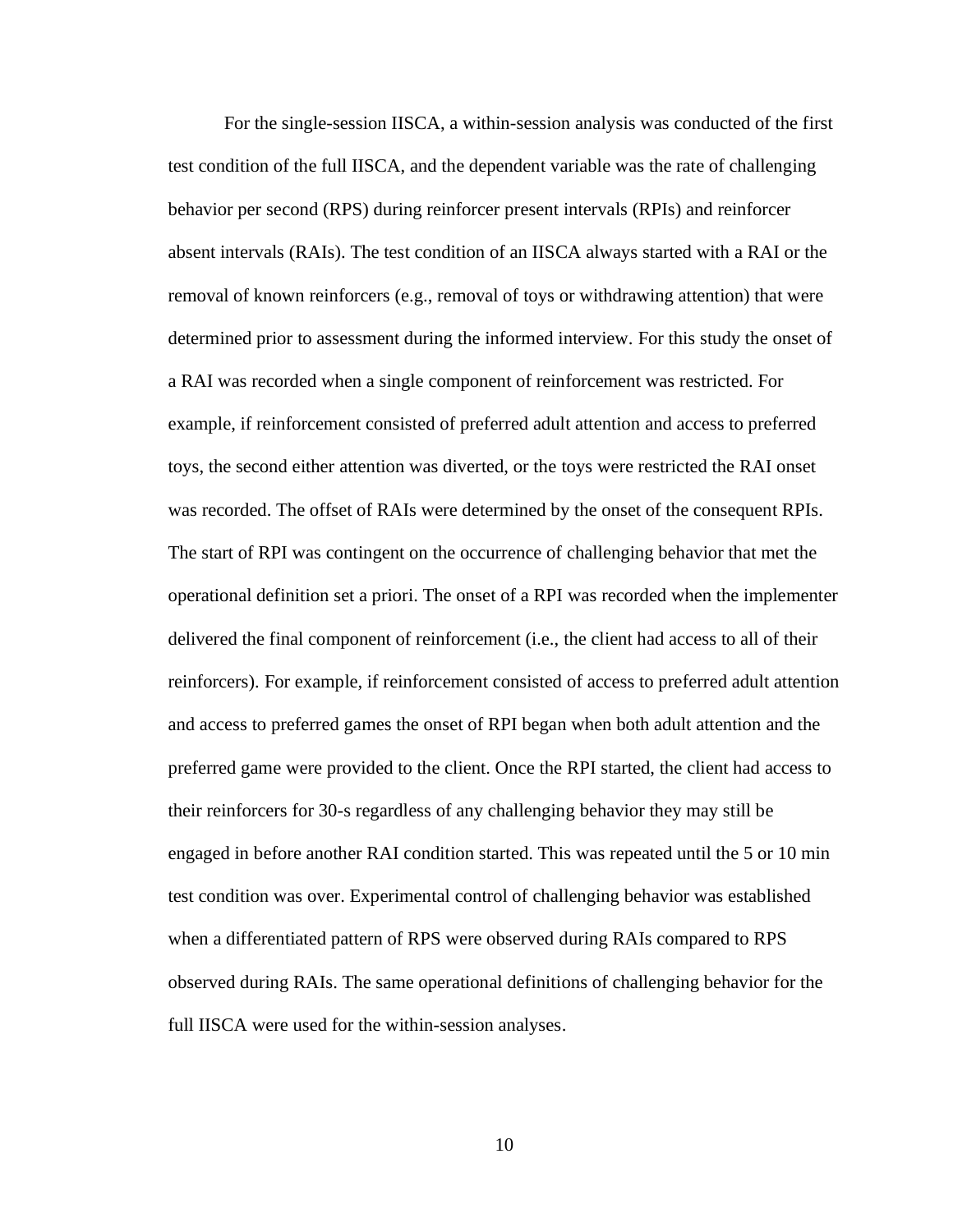Duration data were collected on RPIs and RAIs with timestamps by the second. The 5 or 10 min test condition was segmented into 1 s intervals. Using the mobile application Countee, the investigator set a countdown timer for 300 or 600 s. The investigator started the timer the second the first RAI began in the first test condition of the full IISCA. Within Countee the investigator recorded the onset of RAIs and the onset of RPIs with timestamps, from which subsequent durations of each interval data were calculated. The occurrence of R1 and R2 behaviors were simultaneously recorded via Countee as a timestamp within the 300 or 600 s condition. Once the 5 or 10 min (300 or 600 s) test condition ended, the primary investigator transferred the data to an Excel spreadsheet (see Appendix A for reference) and calculated duration data for RAIs and RPIs as well as the RPS of all challenging behavior (R1 plus R2) within each condition. RPS data were calculated by dividing the number occurrences of R1 and R2 combined by the total number of seconds within that specific condition (RAI or RPI).

### <span id="page-18-0"></span>**Experimental Design**

An alternating treatments design (ATD) was used for this study. ATD is an efficient way to compare effects of two or more conditions (Cooper et al., 2020) and it allows the effect of two or more conditions on a single reversible behavior to be compared simultaneously (Wolery et al., 2018). ATD also help determine differentiation in patterns of challenging behavior between conditions through comparison of rates of challenging behavior in each condition. For the full IISCA, control and test conditions were alternated to observe effects on RPM of challenging behavior. For the within-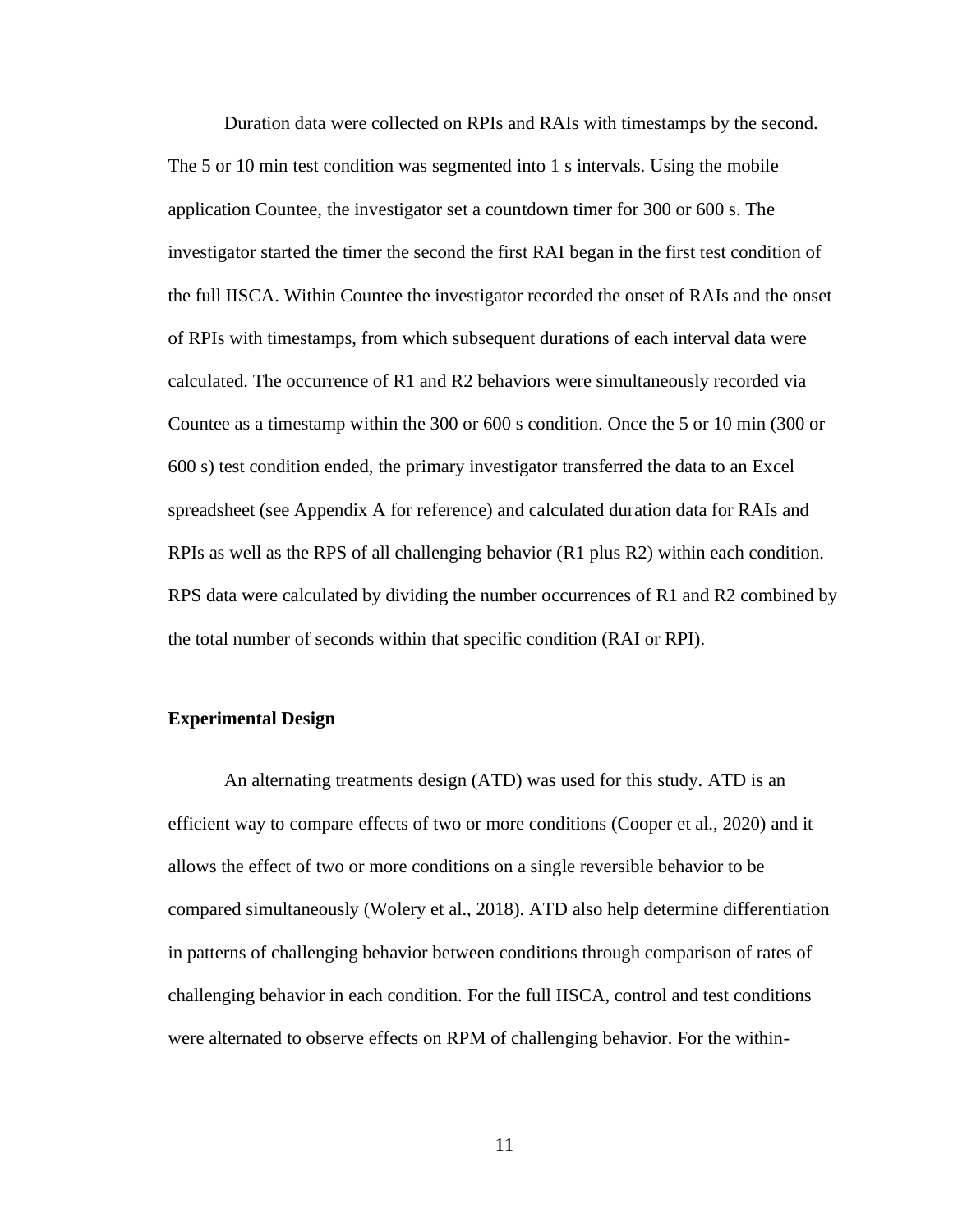session analysis, RPI and RAI conditions were alternated to observe effects on RPS of challenging behavior.

Threats to internal validity for this study could not be controlled for by the investigator due to the retroactive nature of the study and the use of pre-existing data. However, ATD are more susceptible to some threats to internal validity than others, the first being procedural fidelity. Although, this was not controlled for in vivo, procedural fidelity data were reported for the original implementers of the IISCA for the first 5 min of the full IISCA. Although procedural fidelity could not be controlled for after the fact, all implementers were trained prior to running the IISCA through role play and reviewing of operational definitions as part of the university clinic procedures.

Another threat to internal validity that is more likely with an ATD is the Hawthorne Effect, which refers to the participants observed behavior not being representative of their behavior in their natural environment. Although this threat was hard to control for, therapists and BCBAs were aware that a milder form of the behavior was possible due to the novel environment and novel persons, and multiple actions were taken prior to assessment to help mitigate the chances of the Hawthorne Effect being a problem. The first was being sensitive to the client's precursor behaviors or R2 behaviors (e.g., crying, screaming, flopping). The second was having an indigenous person implement the IISCA (e.g., parent or guardian), or at the very least have them present in the room to increase likelihood of the occurrence of challenging behaviors.

The last threat to internal validity that was worth mentioning for an ATD was multi-treatment interference. Due to the rapid alternation of conditions carryover effects were more likely with this design. This was controlled for by the implementer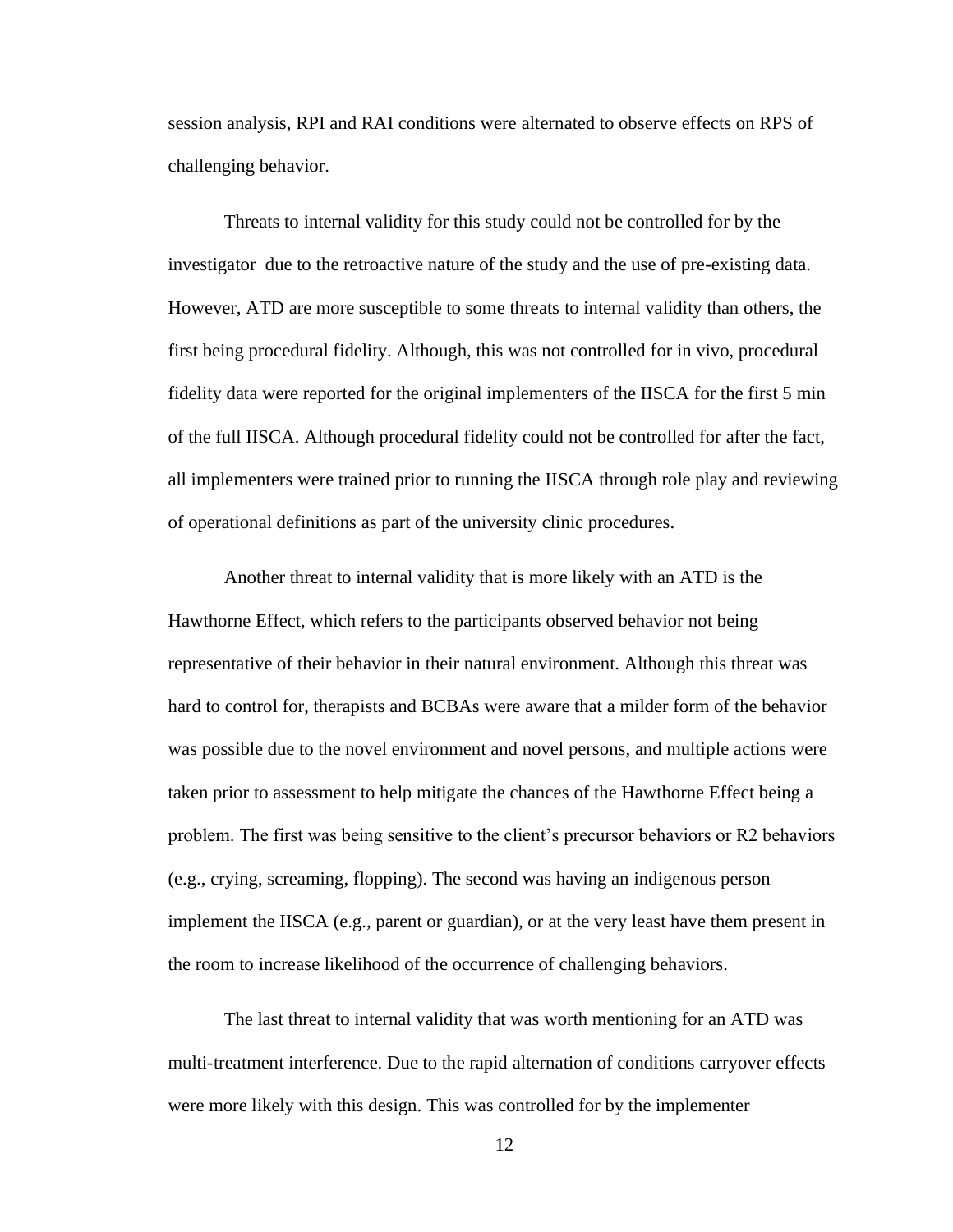immediately delivering reinforcement contingent on challenging behavior and verbally narrating their actions (e.g., "Okay you can have it back" "Alright, we don't have to do work"). Certain behaviors were more likely to carry over into the next condition because it took a few seconds to physically stop engaging in that challenging behavior.

#### <span id="page-20-0"></span>**General Procedure**

The investigator reviewed the original assessment report of the full IISCA and reviewed the original graph for each case. The investigator then analyzed the RPM of challenging behavior between conditions. If there were higher RPM of challenging behavior in test conditions when compared to control conditions a functional relation was demonstrated. The investigator then reviewed the video of the first 5 min test condition of the full IISCA and graphed RPS of challenging behavior within RPIs and RAIs for the within-session analysis. The investigator then visually analyzed the graphed data and if RPS was higher in RAIs when compared to RPIs, a functional relation was demonstrated. After both graphs were analyzed and functional relations were either demonstrated or not, the investigator compared the two results to see if the within-session analysis yielded the same results as the conclusive full IISCA. There were four possible outcomes for the comparison: (a) both the full IISCA and the singlesession IISCA demonstrated a functional relation (true positive), (b) the single-session IISCA did not demonstrate a functional relation but the full IISCA did (false negative), (c) the single-session IISCA did demonstrate a functional relation but the full IISCA did not (false positive), and (d) both the full IISCA and the single-session IISCA did not demonstrated a functional relation (true negative).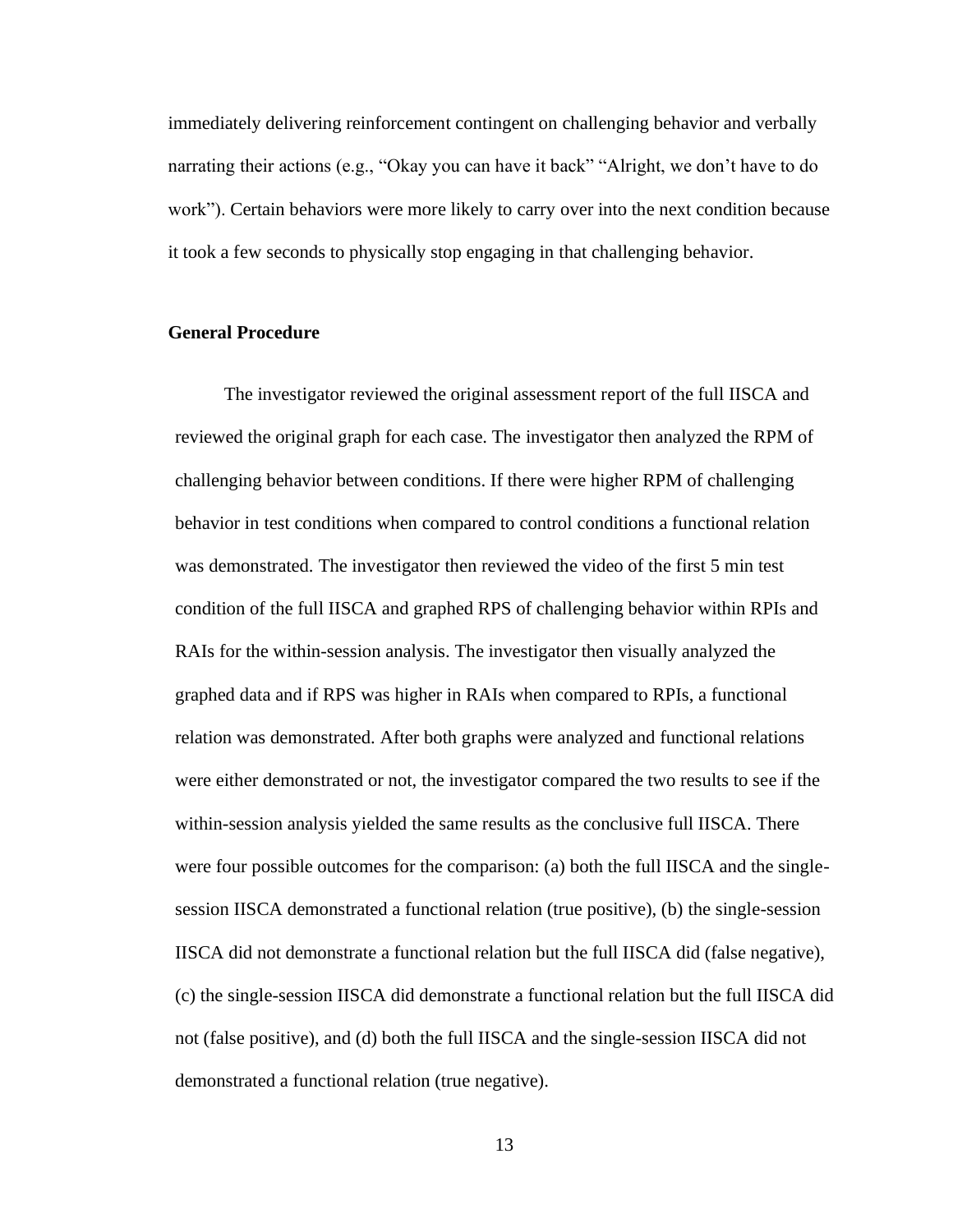#### <span id="page-21-0"></span>**Procedures**

#### <span id="page-21-1"></span>*Between-Session Analysis of IISCA*

The assessment reports of each client as well as their video were all in the clinic's secure database. The investigator reviewed the assessment report of every client that received a full IISCA to (a) find the operational definitions of the target behaviors (clients had multiple topographies of behavior) used for data collection during the original full IISCA, (b) identified the hypothesized function that was assessed, (c) used the original graph of the full IISCA for visual analysis of RPM between conditions and compare it to the graph of the within-session analysis, and (d) report the IOA of the RPM that was collected at the time of the original implementation.

When the full IISCAs were conducted, each IISCA started with a 5 min control condition. During the control condition, the client had free access to identified reinforcers determined from the informed interview prior to assessment, and all challenging behaviors exhibited during this condition were ignored. After 5 min of control, a 5- or 10 min test condition started and access to reinforcer was withheld. Access to reinforcers during the test condition were contingent on the client exhibiting R1 or R2 challenging behavior. As soon as challenging behavior occurred the client had access to reinforcers again for a duration of 30 s before the implementor withheld reinforcement again. These steps repeated until the 5- or 10in-min test condition was over. These two conditions were alternated at least once more for a total of at least four intervals.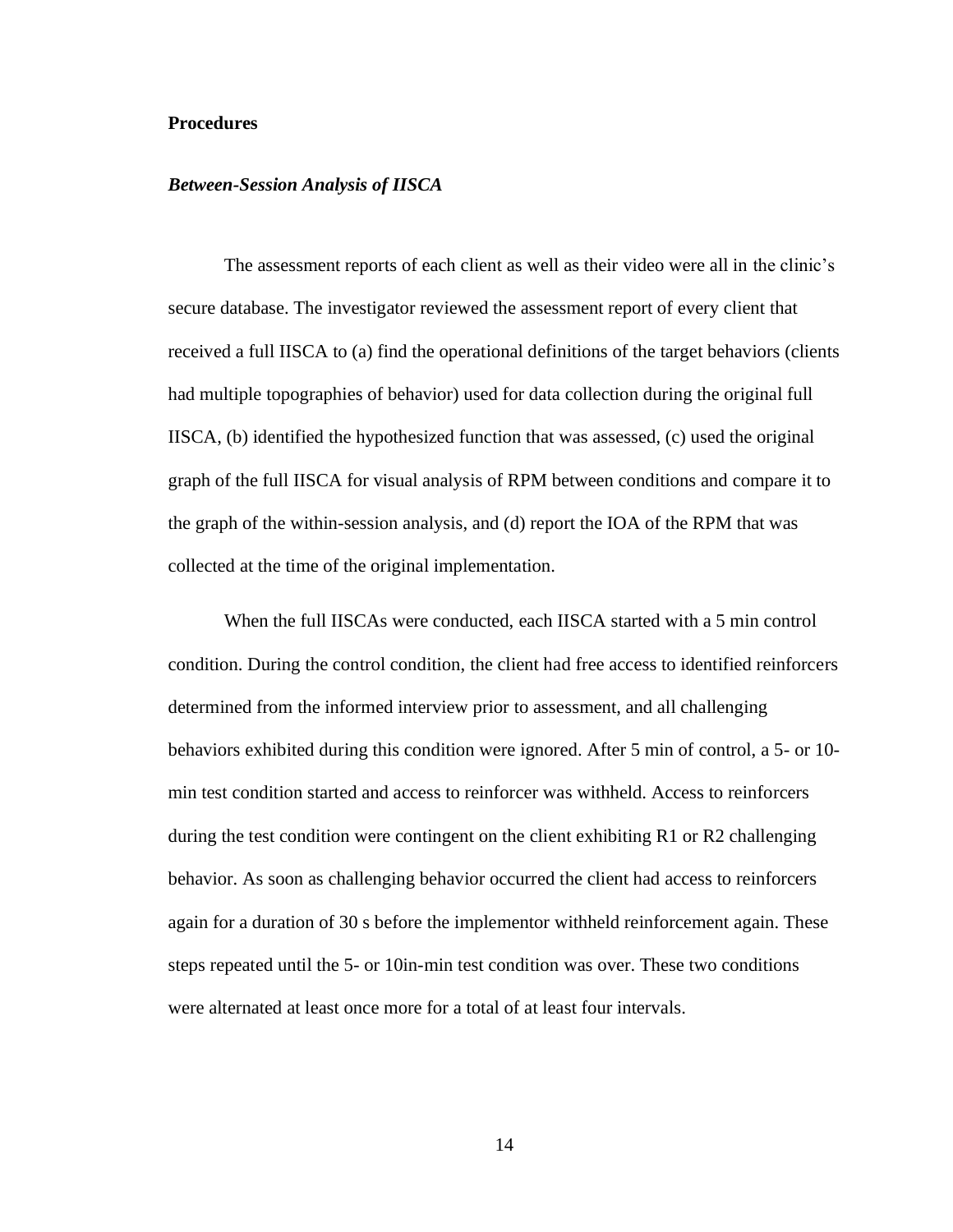#### <span id="page-22-0"></span>*Within-Session Analysis*

Using the same operational definitions as the full IISCA, the investigator reviewed recorded video footage of the first test condition of the full IISCA. Within the session, RAIs and RPIs were alternated contingent on the client exhibiting challenging behavior. The original implementer was alerted the test condition was beginning either by timer or bug-in-ear technology. For the purposes of this within-session analysis, the first test condition began at the start of the first onset of RAI or when the implementer removed a single component of the identified reinforcers (e.g., took away preferred toys, or removed their attention by stopping vocal communication and orienting their body away from the client) and the reinforcers would be delivered again contingent upon the client exhibiting R1 or R2 challenging behavior. The onset of RPI signaled the offset of the previous RAI and was reported when all components of identified reinforcement were delivered. RPIs lasted 30-s regardless of any challenging behavior exhibited by the client during this time. RAI and RPI conditions were alternated contingent on client behavior for a least 5 min and up to 10 min based on the reported session length of the first test condition described in the original assessment report. Within-session analysis data collection stopped after 5 min or 10 min regardless of if the original implementation continued.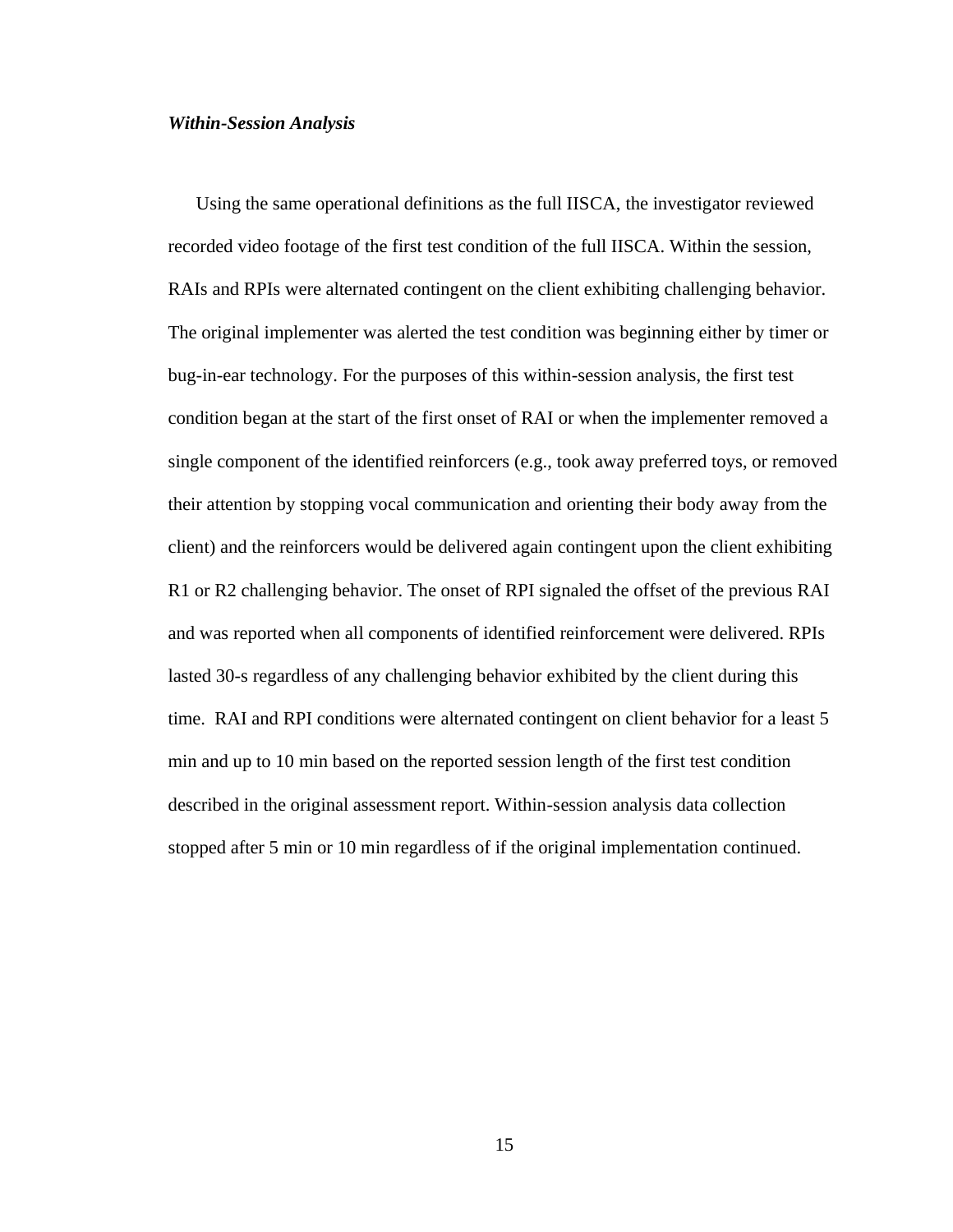#### <span id="page-23-0"></span>**Reliability and Fidelity**

#### <span id="page-23-1"></span>*Interobserver Agreement*

IOA data were collected for 36% of the cases reviewed in this study. The selection of which cases received IOA scores were randomized. The investigator entered the numbers one through eleven into a random number generator without replacement and selected four numbers. The four numbers selected referred to the three cases IOA data were collected for. The cases were randomized to reduce selection bias. Reliability data were collected on the percentage of agreement of the occurrence of challenging behavior as well as the percentage agreement of the onset of RAI and RPI. Both reliability measures were calculated using interval-by-interval IOA with time stamps. Two observers independently scored the occurrence of challenging behavior with timestamps to the second, as well as the onset of a RPI and RAI throughout the test condition. If the secondary observer scored an occurrence within +/-3 seconds of the primary observed scoring an occurrence it was marked as an agreement. If one observer scored an occurrence and the other observer did not score that occurrence within 3 seconds either before or after, it was marked as a disagreement. The percentage of agreements were calculated by dividing the number of agreements by the number of agreements plus disagreements multiplied by 100 (Cooper et al., 2020). The observer that collected reliability data was a BCBA-D trained a priori using a recording of an IISCA taken from an ABA graduate course used to teach IISCA procedures and was trained until reliability was at least 80% agreement prior to collecting data for this study.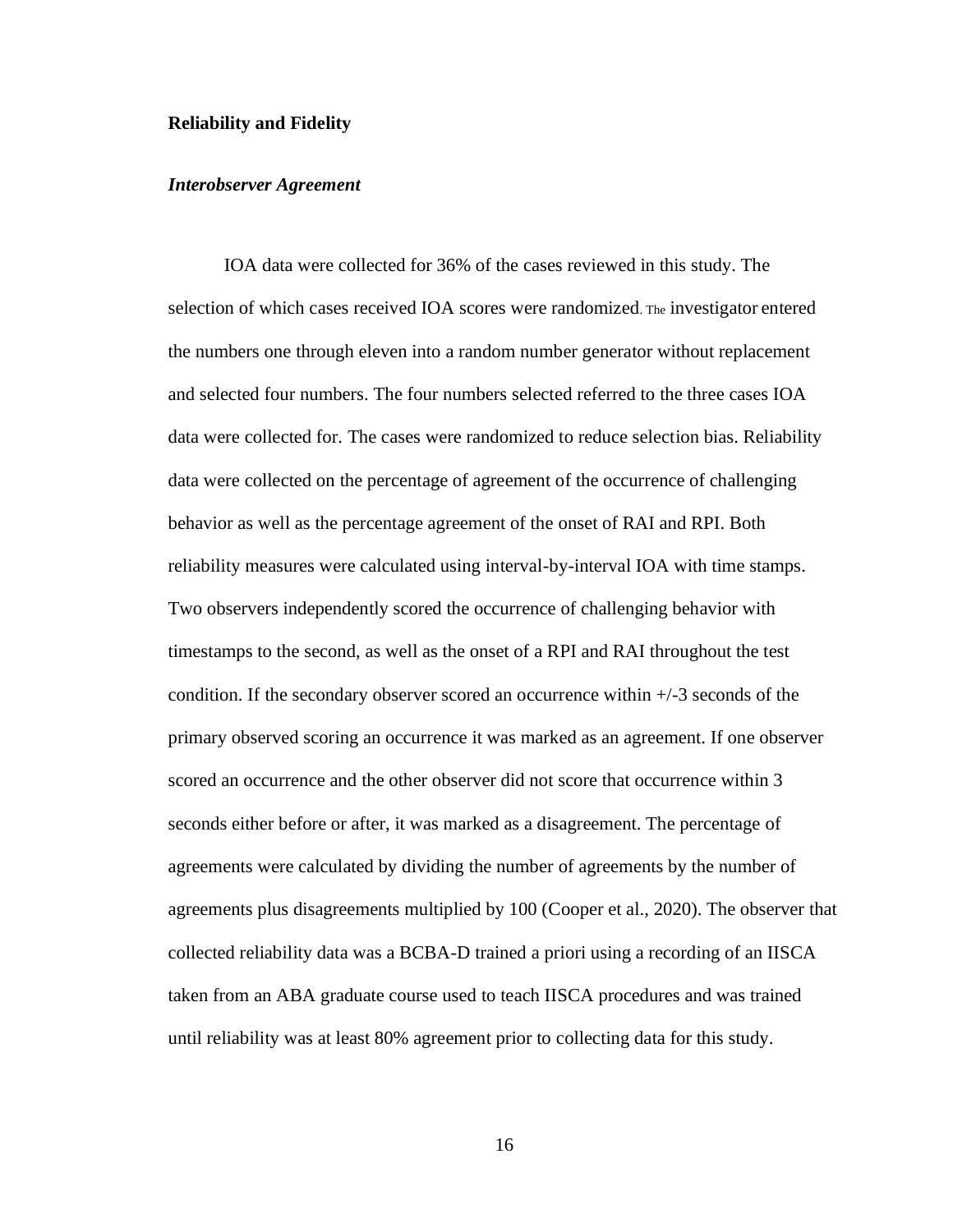The mean percentage IOA for challenging behavior during the within-session analysis was 92.22% agreement. IOA ranged from 80% - 100% agreement across four cases. The mean percentage IOA for the onset of RPI and RAI was 100% agreement.

#### <span id="page-24-0"></span>*Procedural Fidelity*

Procedural fidelity data were collected on the original implementors of the full IISCA for all cases. The investigator reviewed the first test condition and scored the occurrence or non-occurrence of planned events in the protocol. The planned events scored were (a) did the implementer remove reinforcers or attempt to remove all reinforcers as described in the original assessment protocol based on the hypothesized function of behavior (b) did the implementer provide all reinforcers contingent on the client exhibiting challenging behavior within 3 s, (c) did the implementer remove reinforcers again once the client had access to them for the 30 s RPI, and (e) did the implementer ignore behavior that did not meet the operational definition established prior to the study or that fell within another same response class. The fidelity percentage was measured by dividing the number of the implementer's correct planned behaviors by the total number of planned behaviors multiplied by 100.

The mean procedural fidelity percentage for the first test condition of the full IISCA for all 11 cases was 83%. Procedural fidelity across all cases ranged from 66%- 100%. For reliability results refer to Table 1.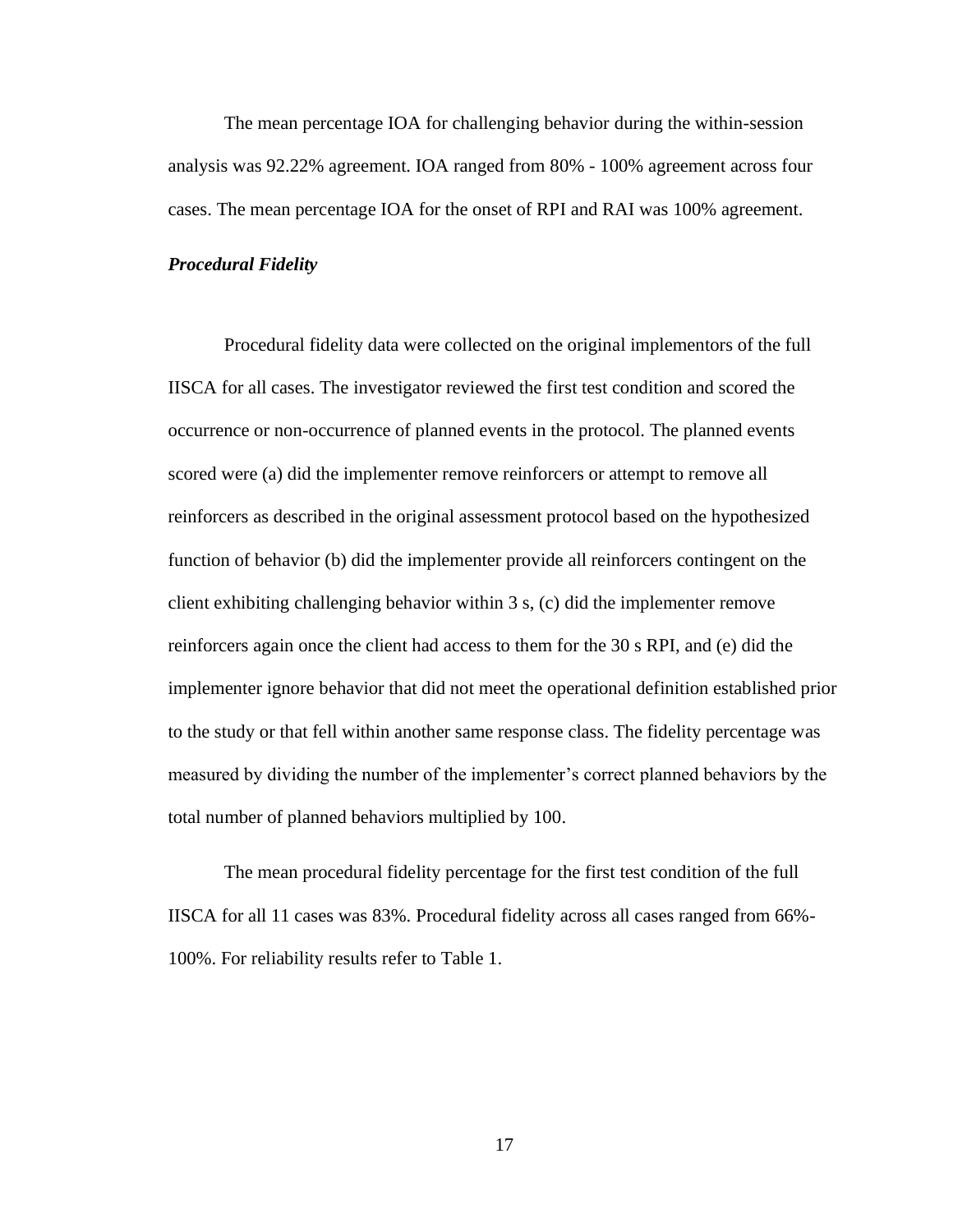#### <span id="page-25-0"></span>**Data Analysis**

To answer the first research question, the investigator visually analyzed the graphed data. For visual analysis the investigator looked for (a) differentiation in patterns of challenging behavior across adjacent conditions (b) three or more demonstrations of effect for both the within-session and between-session analyses, and (b) determined the conclusiveness of each within-session and between-session based on the results of the visual analysis. Once the graphs were visually analyzed, to answer Research Question 2, the investigator compared the overall conclusiveness of each within-session to the between-session to see if they matched. If they matched, they agreed.

For each case both the between-session analysis of the full IISCA and the withinsession analysis of the first test condition of the full IISCA were graphed and visually analyzed separately to determine if it the results were conclusive or inconclusive. During the visual analysis the investigator looked for differentiated patterns of responding between conditions. For the between-session analysis differentiated patterns of responding across test and control conditions were reviewed and for the within-session differentiated patterns of responding across RPI and RAI conditions were reviewed. Criterion for determining overall conclusive results for the within- and between-session analysis can be found in Table 2. Inconclusive results were defined as two or less demonstrations of effect or having similar and undifferentiated rates of challenging behavior across conditions for between-session and within-session analyses.

After determining the overall result of each within-session and between-session analyses, results were compared for agreement. When the within-sessions were compared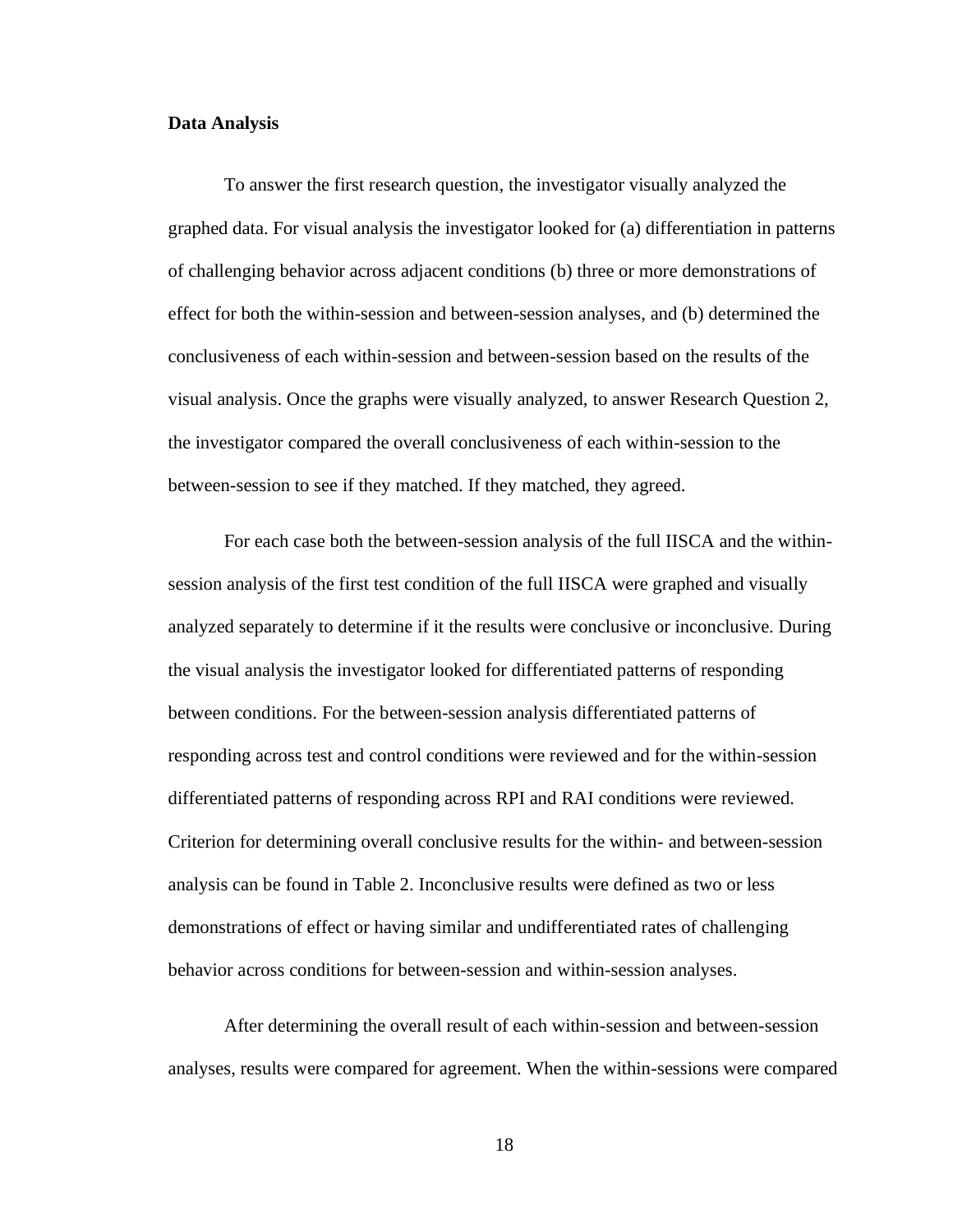to the between-sessions there were four possible outcomes (a) true positive, (b) true negative, (c) false negative, and (d) false positive. True positives and true negatives were considered agreements. False negatives and false positives were considered disagreements.

| Case           | <b>IOA</b>       | <b>IOA</b>     | PF         |  |
|----------------|------------------|----------------|------------|--|
|                | Challenging      | RPI & RAI      | Percentage |  |
|                | <b>Behavior</b>  | Duration       |            |  |
| 1              | 100% Agreement   | 100% Agreement | 100%       |  |
| $\overline{2}$ |                  |                | 66.66%     |  |
| 3              |                  |                | 84.6%      |  |
| 4              |                  |                | 94.11%     |  |
| 5              | 100% Agreement   | 100% Agreement | 75%        |  |
| 6              |                  |                | 82.35%     |  |
| 7              | 88.88% Agreement | 100% Agreement | 72%        |  |
| 8              | 80% Agreement    | 100% Agreement | 66.66%     |  |
| 9              |                  |                | 90%        |  |
| 10             |                  |                | 86.66%     |  |
| 11             |                  |                | 100%       |  |
| Mean           | 92.22%           | 100%           | 83%        |  |

<span id="page-26-0"></span>**Table 1** *Reliability Results*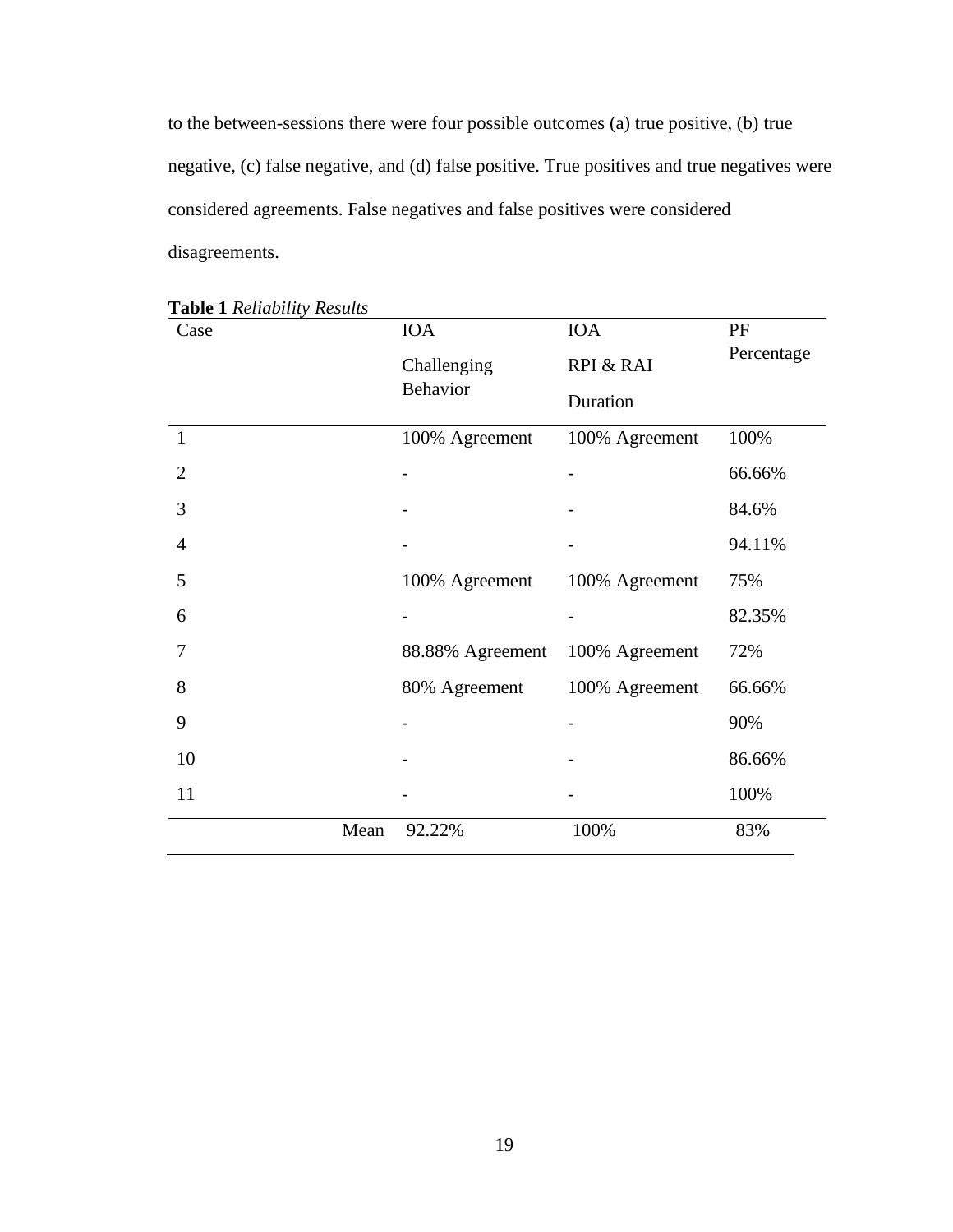<span id="page-27-1"></span>**Table 2** *Overall Conclusive Criterion*

| Within-Session |  |
|----------------|--|
|----------------|--|

• Higher rates of challenging behavior in RAIs compared to RPIs

• At least 3 demonstrations of effect (A demonstration was considered any change in level from data point to data point in the desired

<span id="page-27-0"></span>direction)

Between-Session

- Higher rates of challenging behavior in test condition compared to control
- At least 3 demonstrations of effect (A demonstration was considered any change in level from data point to data point in the desired direction)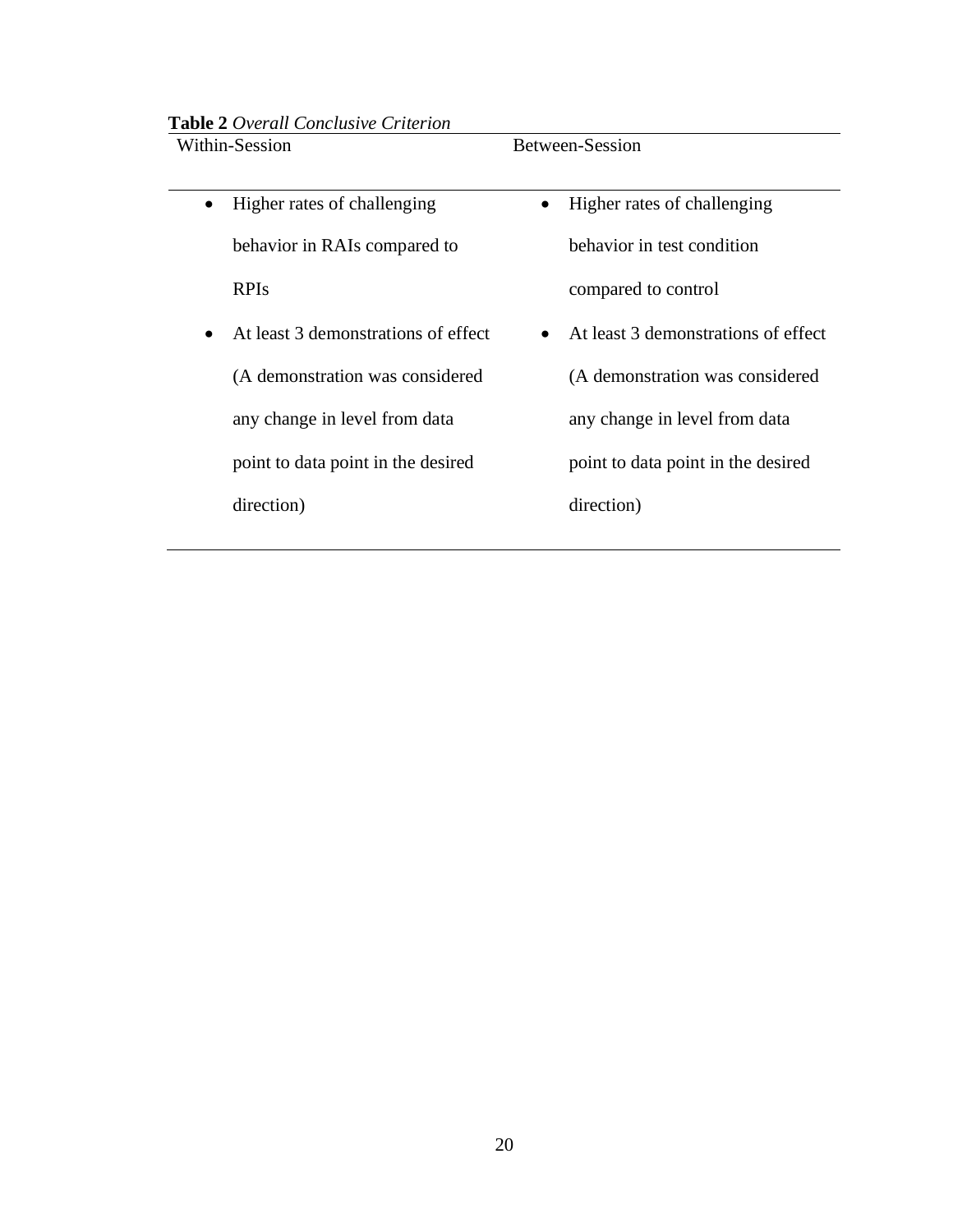#### **RESULTS**

The results of the conclusiveness of the within-session and between-session analyses for all 11 cases are presented in Table 3. Of the 11 cases reviewed,  $63\%$  (n=7) of the within-session analyses were conclusive, and  $90\%$  (n=10) of the between-session analyses were conclusive. To answer Research Question 1, "Can a single test session be reanalyzed to establish a functional relation between the presence of reinforcing stimuli and the rate of challenging behavior observed per second?" results demonstrated it could for 63% of reviewed cases.

To answer Research Question 2, "does a within-session analysis of the first test condition yield similar results to the full IISCA conducted at the time of client admission?" results demonstrated a 72% agreement between both within- and betweensession analyses.

Cases were distributed among the four agreement categories and are presented in Table 4. Of the 11 cases reviewed, seven were identified as being a true positive (Cases 3, 4, 5, 6, 7, 9, and 10) for a total of 63% of cases. All true positive cases are presented in Figure 1 and 2. One case (9%) reviewed was determined to be a true negative (Case 11), and is presented in Figure 3. Three were identified as being a false negative (Cases 1, 2, and 8) for a total of 27% of cases, presented in Figure 4. No cases were identified as a false positive.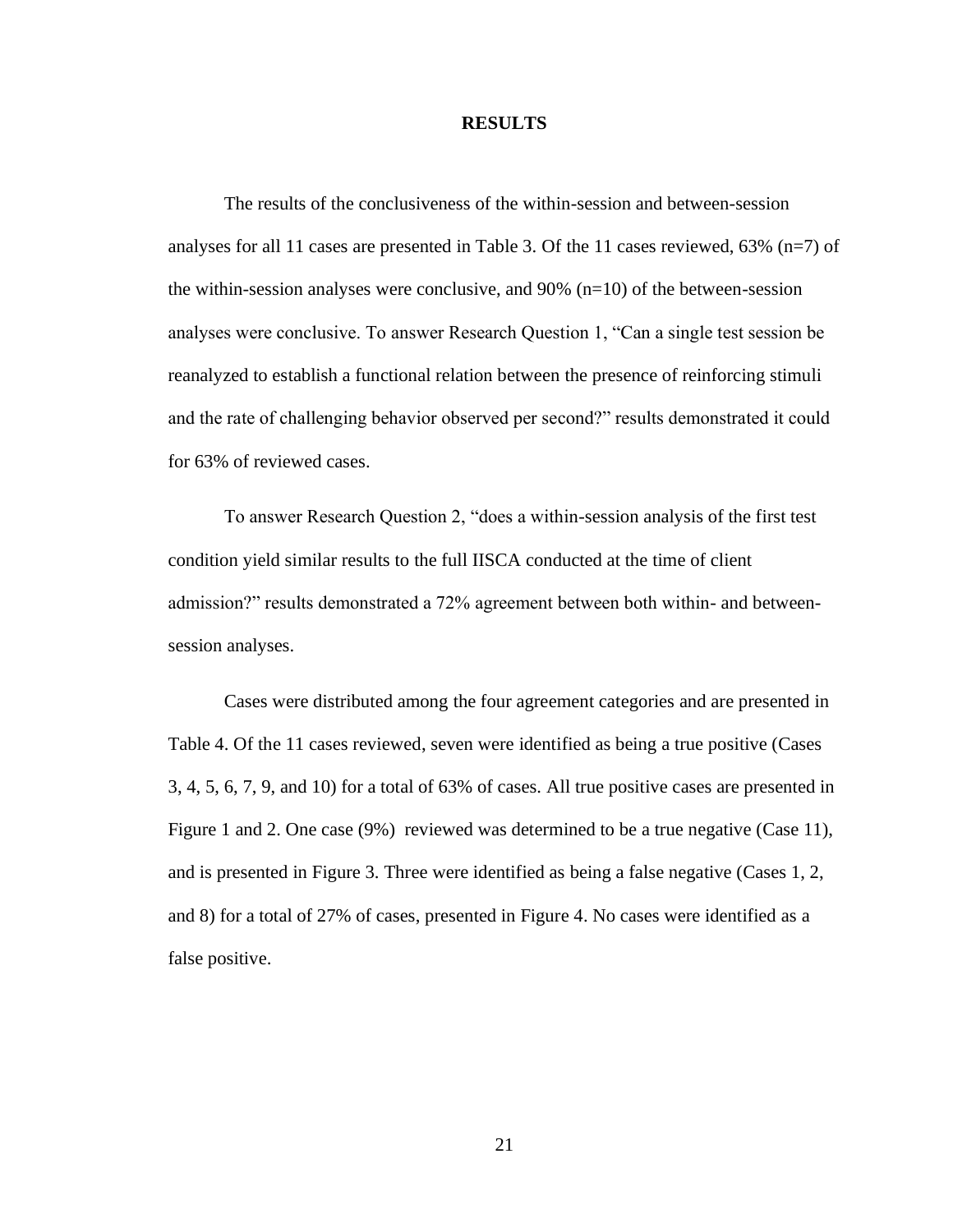| Case           | <b>Within-Session</b> | <b>Between Session</b> | Comparison            | <b>Match</b> |
|----------------|-----------------------|------------------------|-----------------------|--------------|
|                |                       |                        | <b>Results</b>        |              |
| $\mathbf{1}$   | Inconclusive          | Conclusive             | <b>False Negative</b> |              |
| $\overline{c}$ | Inconclusive          | Conclusive             | <b>False Negative</b> |              |
| 3              | Conclusive            | Conclusive             | <b>True Positive</b>  | $+$          |
| $\overline{4}$ | Conclusive            | Conclusive             | <b>True Positive</b>  | $^{+}$       |
| 5              | Conclusive            | Conclusive             | <b>True Positive</b>  | $+$          |
| 6              | Conclusive            | Conclusive             | <b>True Positive</b>  | $^{+}$       |
| 7              | Conclusive            | Conclusive             | <b>True Positive</b>  | $^{+}$       |
| 8              | Inconclusive          | Conclusive             | <b>False Negative</b> |              |
| 9              | Conclusive            | Conclusive             | <b>True Positive</b>  | $+$          |
| 10             | Conclusive            | Conclusive             | <b>True Positive</b>  | $+$          |
| 11             | Inconclusive          | Inconclusive           | <b>True Negative</b>  | $^{+}$       |
| Summary        | 63% Conclusive        | 90% Conclusive         | 72% Agreement         |              |

# <span id="page-29-0"></span>**Table 3** *Conclusive and Inconclusive Results for Within- and Between-Session Analyses* **Between Session and Within-Session Analysis**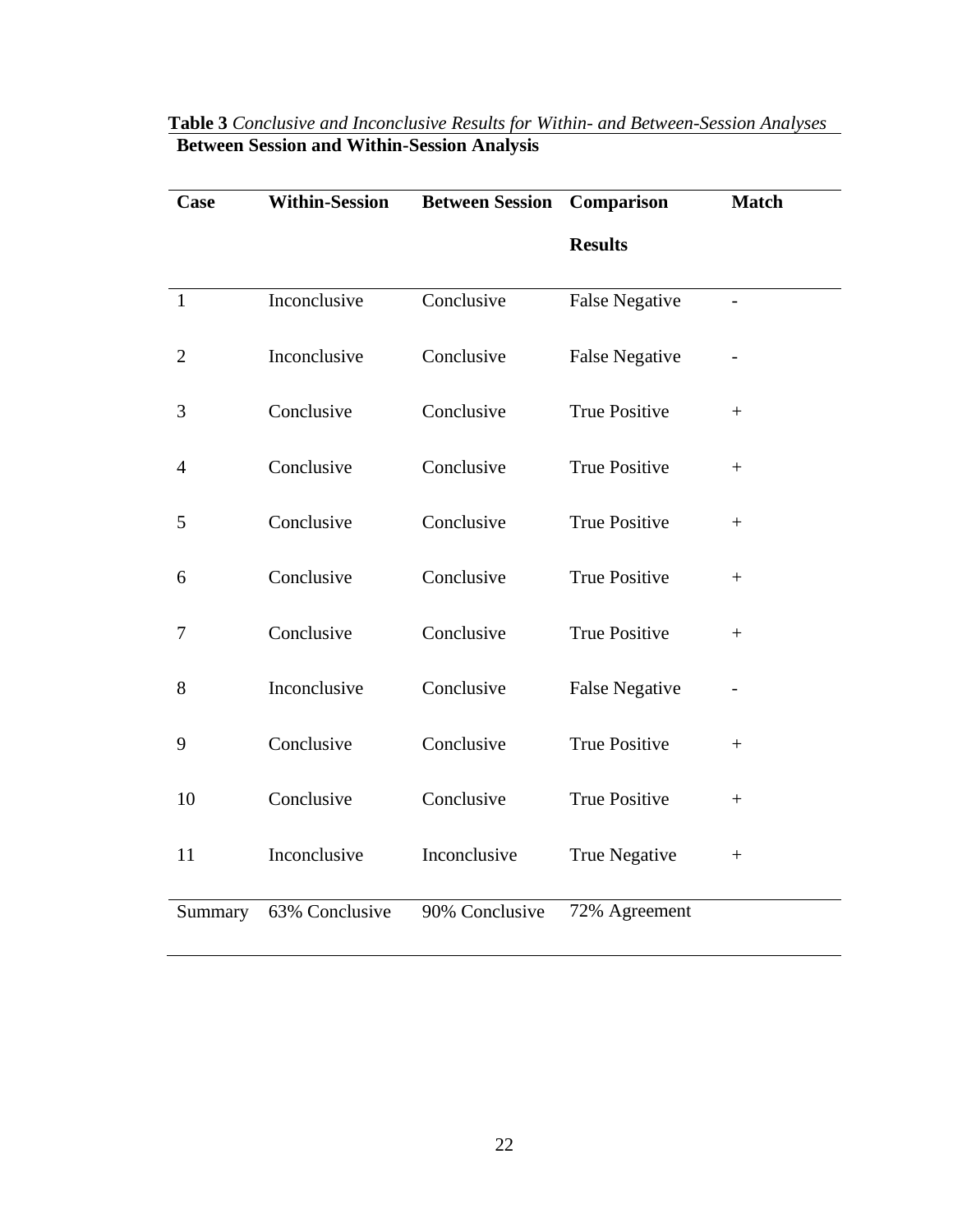|                |              | <b>Between-Session</b> |                  |  |  |
|----------------|--------------|------------------------|------------------|--|--|
|                |              | Conclusive             | Inconclusive     |  |  |
|                |              | (True Positive)        | (False Positive) |  |  |
|                | Conclusive   |                        |                  |  |  |
|                |              | $N=7$                  | $N=0$            |  |  |
|                |              | 63%                    | 0%               |  |  |
| Within-Session |              | (False Negative)       | (True Negative)  |  |  |
|                |              |                        |                  |  |  |
|                | Inconclusive | $N=3$                  | $N=1$            |  |  |
|                |              | 27%                    | 9%               |  |  |
|                |              |                        |                  |  |  |

<span id="page-30-0"></span>**Table 4** *Case Results Distribution*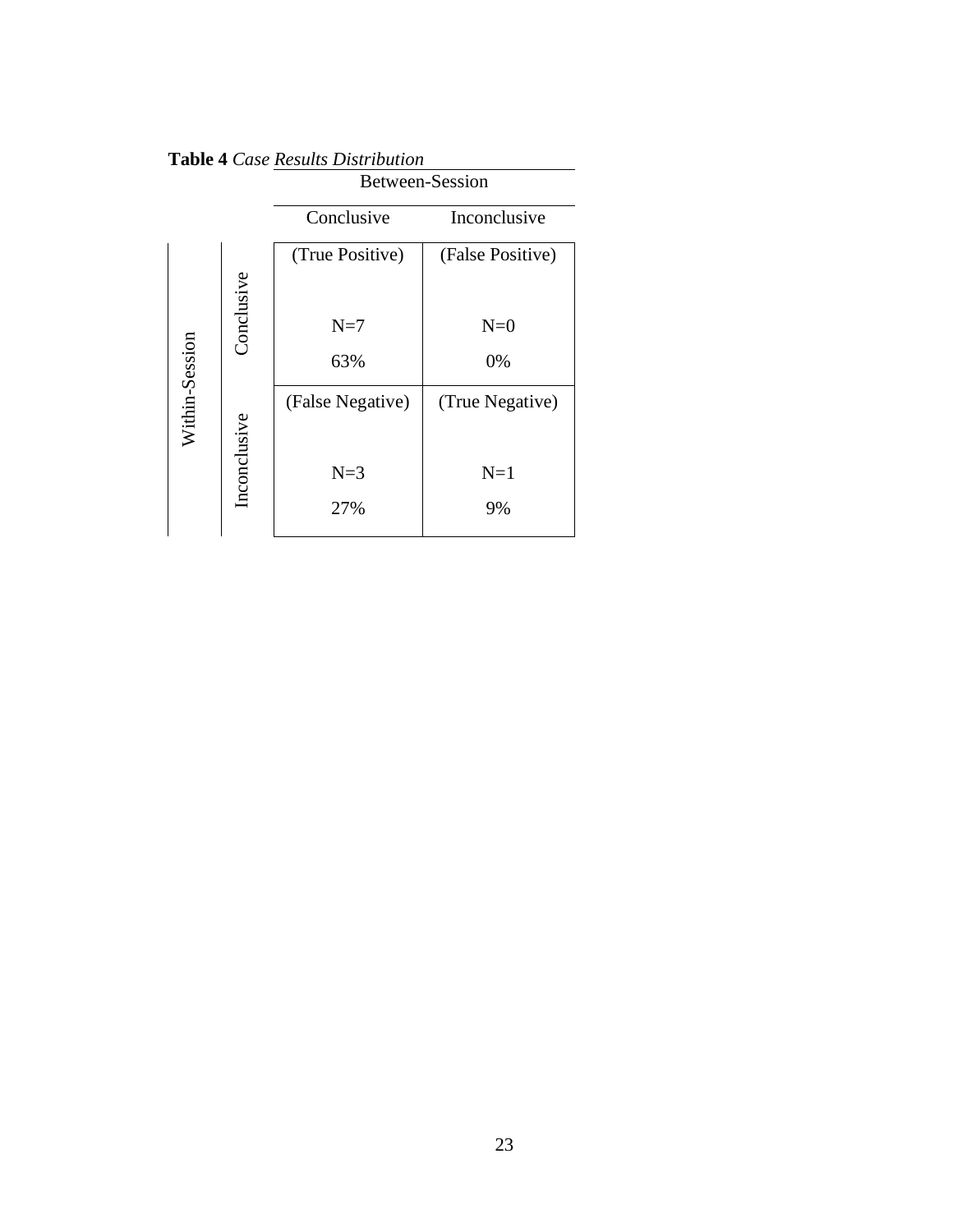

<span id="page-31-0"></span>**Figure 1** *True Positive- Part I: Conclusive Between- and Within-Session Assessments*

*Note.* A conclusive within-session analysis of reinforcement absent intervals (RAIs) and reinforcement present intervals (RPIs) during the first test session (bottom panel) of a conclusive full interview informed synthesized contingency analyses (IISCA) (top panel) for Cases 3-6.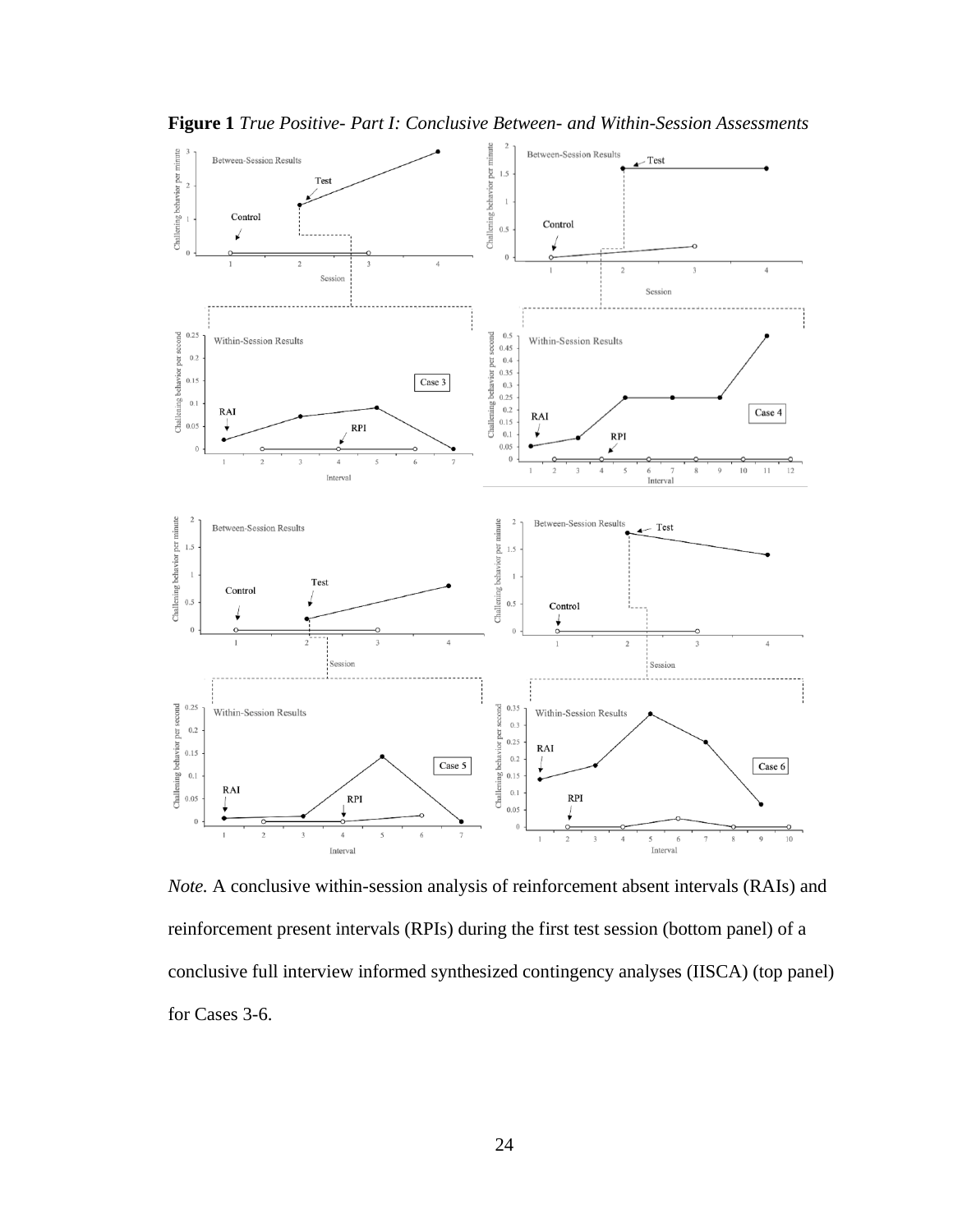

<span id="page-32-0"></span>**Figure 2** *True Positive- Part II: Conclusive Between- and Within-Session Assessments*

*Note.* A conclusive within-session analysis of RAIs and RPIs during the first test session (bottom panel) of a conclusive full IISCA (top panel) for Case 7, 9, & 10.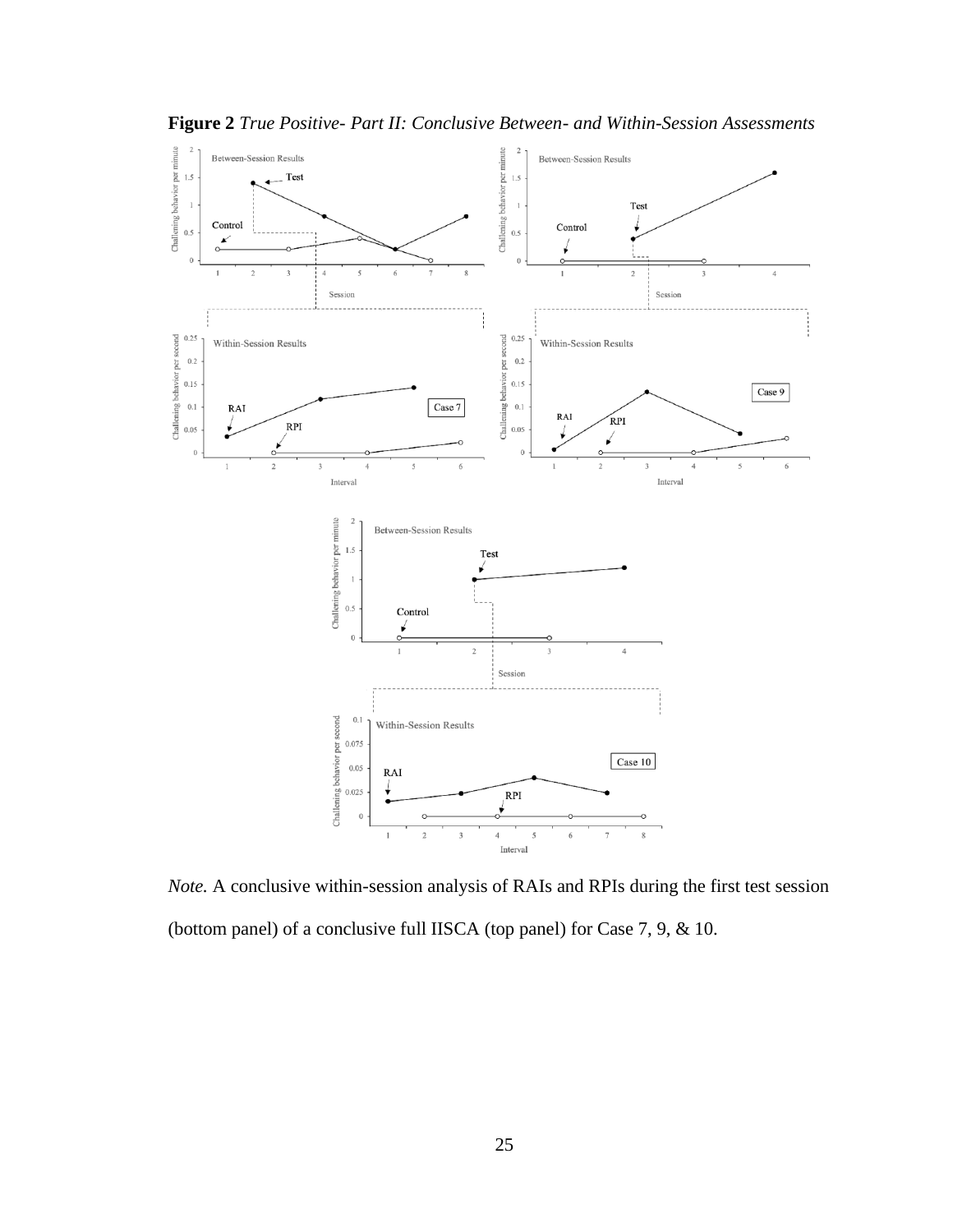<span id="page-33-0"></span>**Figure 3** *True Negative: Inconclusive Between- and Within-Session Assessments*



*Note.* An inconclusive within-session analysis of RAIs and RPIs during the first test session (bottom panel) of an inconclusive full IISCA (top panel) for Case 11.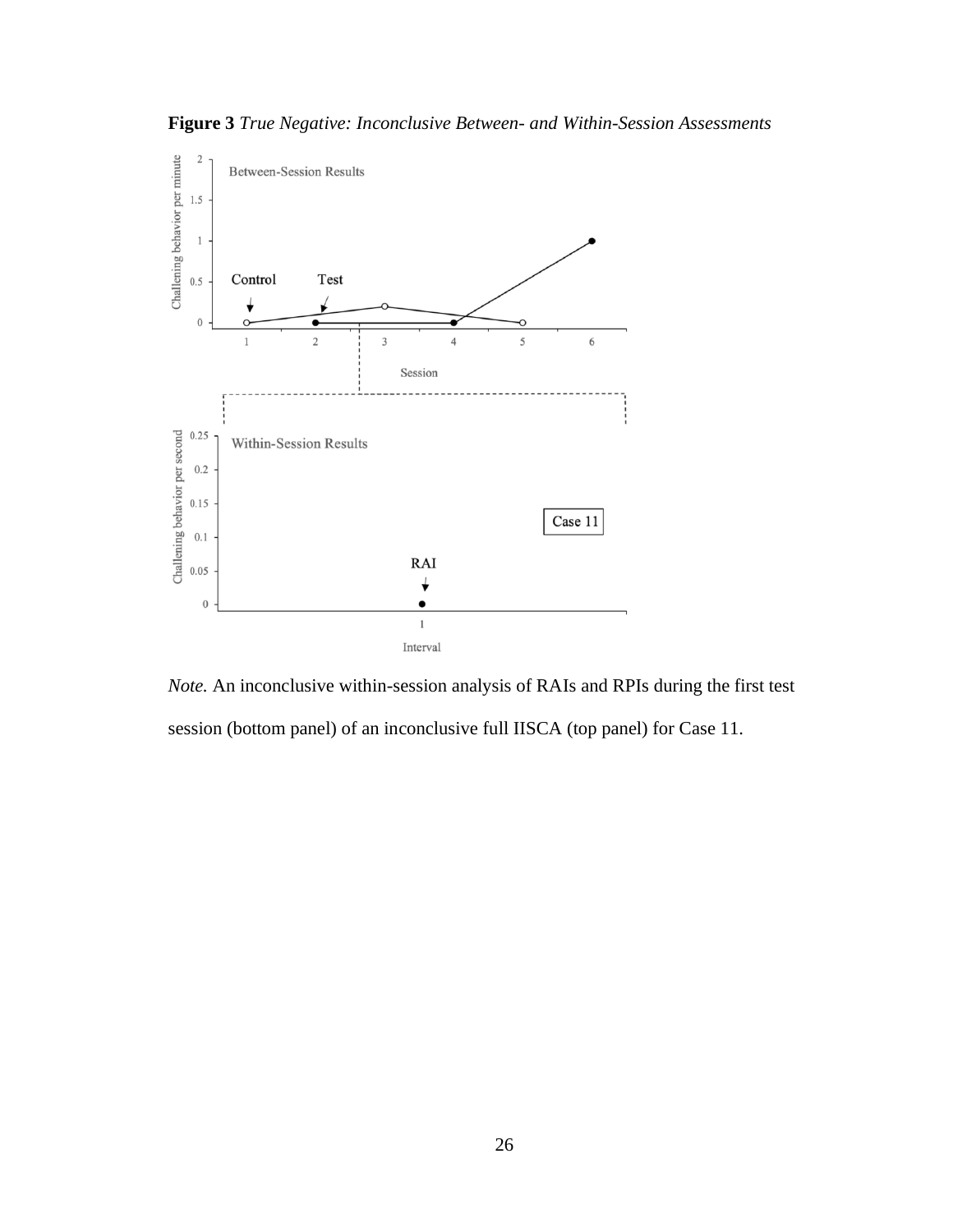<span id="page-34-1"></span>**Figure 4** *False Negative: Inconclusive Within-Session and Conclusive Between-Session Assessments*



<span id="page-34-0"></span>*Note.* An inconclusive within-session analysis of RAIs and RPIs during the first test session (bottom panel) of a conclusive full IISCA (top panel) for Cases 1, 2, & 8.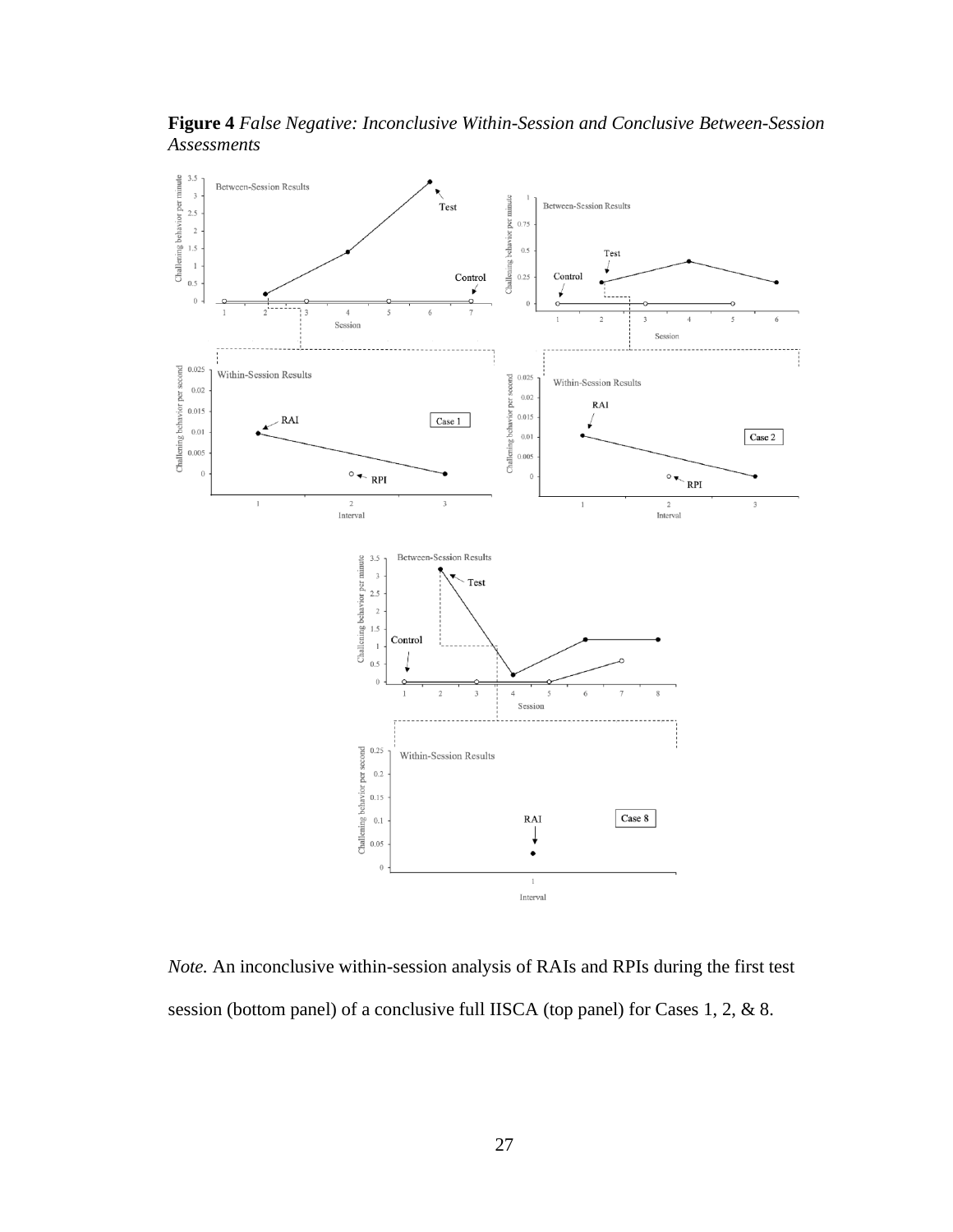#### **DISCUSSION**

The university-based clinic currently follows the brief family-centered 5 appointment model described in Shepley et al. (2021) and "was developed to supplement a medical model for service-provision for families in rural communities." This model had been in place since fall 2019, and student therapists have been trained to conduct function-based assessments and treatments based on this model. In an effort to improve the quality of service for families and increase efficiency in the assessment appointment of the current model, this study conducted a retrospective within-session analysis of eleven IISCAs to evaluate if a shortened assessment could produce results similar to the longer assessment.

Currently the clinic conducts full IISCAs or brief functional analysis (BFA) which is a shortened assessment methodology from the traditional extended FAs conducted when time constraints are a concern (Wacker et al., 2004), to identify the function of challenging behavior demonstrated by their clients. The assessment appointment guides treatment recommendations after a function has been identified. The current FAs conducted using the current clinic model accounts for 20+ min of the allotted 1.5 hours for the assessment appointment. With the current service model student therapists, under the supervision of a BCBA, currently conduct these assessments. The training process for a student therapist to conduct a FA is extensive. Before a student therapist can conduct a FA, they need to first demonstrate their competency through detailed written protocols, role playing assessments, practicing data collection, and writing operational definitions. Once competency has been demonstrated, therapists are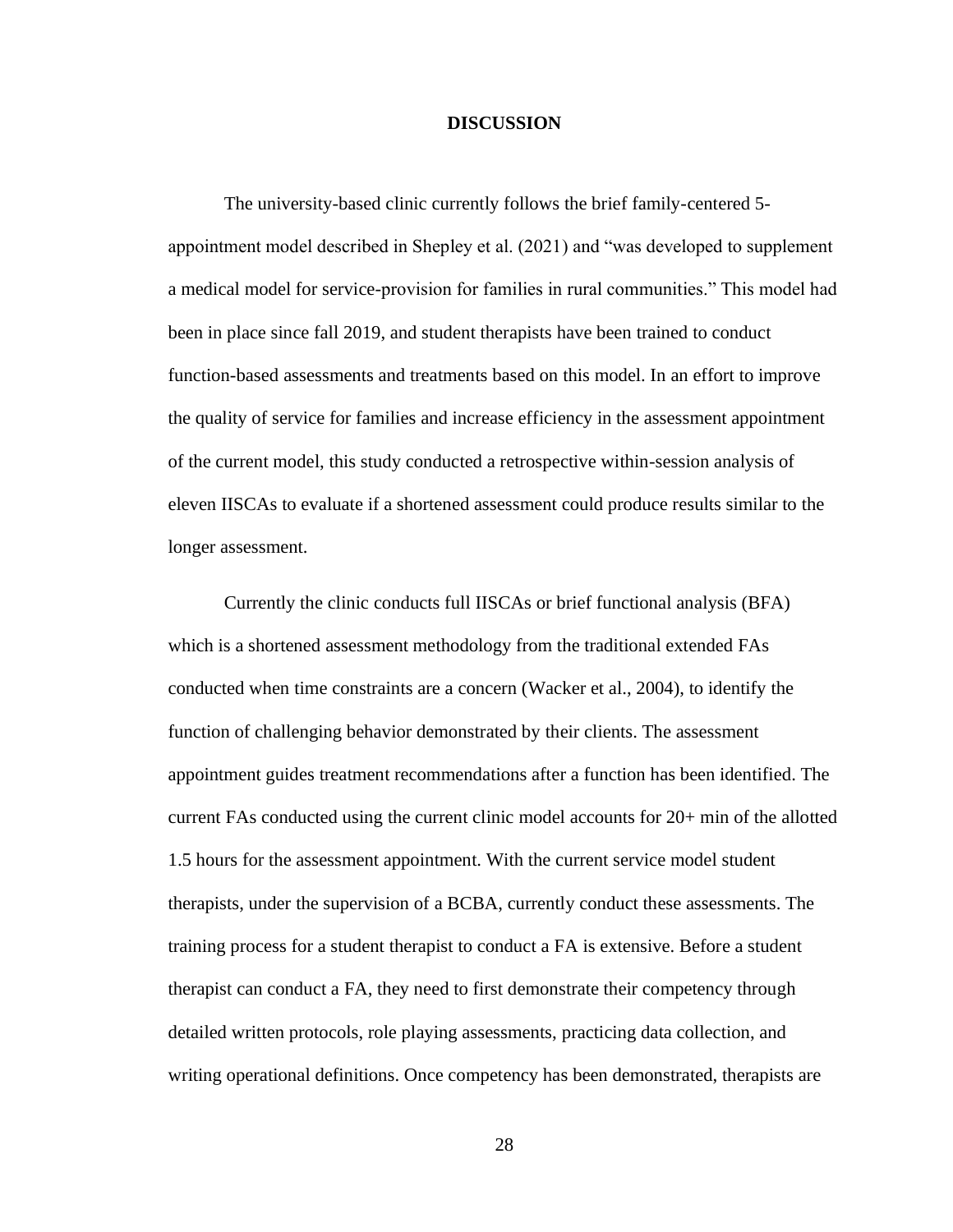allowed to conduct a FA with real clients with live coaching. The current student therapist training focuses on conducting full IISCAs.

This retrospective review was conducted to evaluate if a shorter single-session IISCA could result in a functional relation and if it could yield similar results to a multisession full IISCA. Of the eleven within-session analysis seven (63%) demonstrated a functional relation and eight (72%) yielded a match to the full IISCA. Upon further investigation, all cases not in agreement were IISCAs that were conducted prior to the clinic restructure pre-fall 2019. During this restructure, the clinic model was manualized so that all assessment and treatment trainings and competencies of student therapists were consistent across days and supervisors. Since the clinic restructure all cases reviewed were identified as a true match, either a true positive or negative. These results suggest that a single test condition is enough to establish a functional relation and under the current service-provision model yield the same results as a full IISCA in a quarter of the time.

#### <span id="page-36-0"></span>**Limitations**

There were some limitations to this retrospective review. First, a limited number of cases were available for review. When this study was first conceptualized it was anticipated that twenty-two cases would be reviewed. Once the achieved files were reviewed, videos were available for eleven of the cases due to human error (e.g., not saved properly or incorrectly labeled), assessments were conducted in a room with no video, or technological issues. More cases for review would suggest stronger evidence if they yielded similar results. Second, IOA data of the between-session analysis were not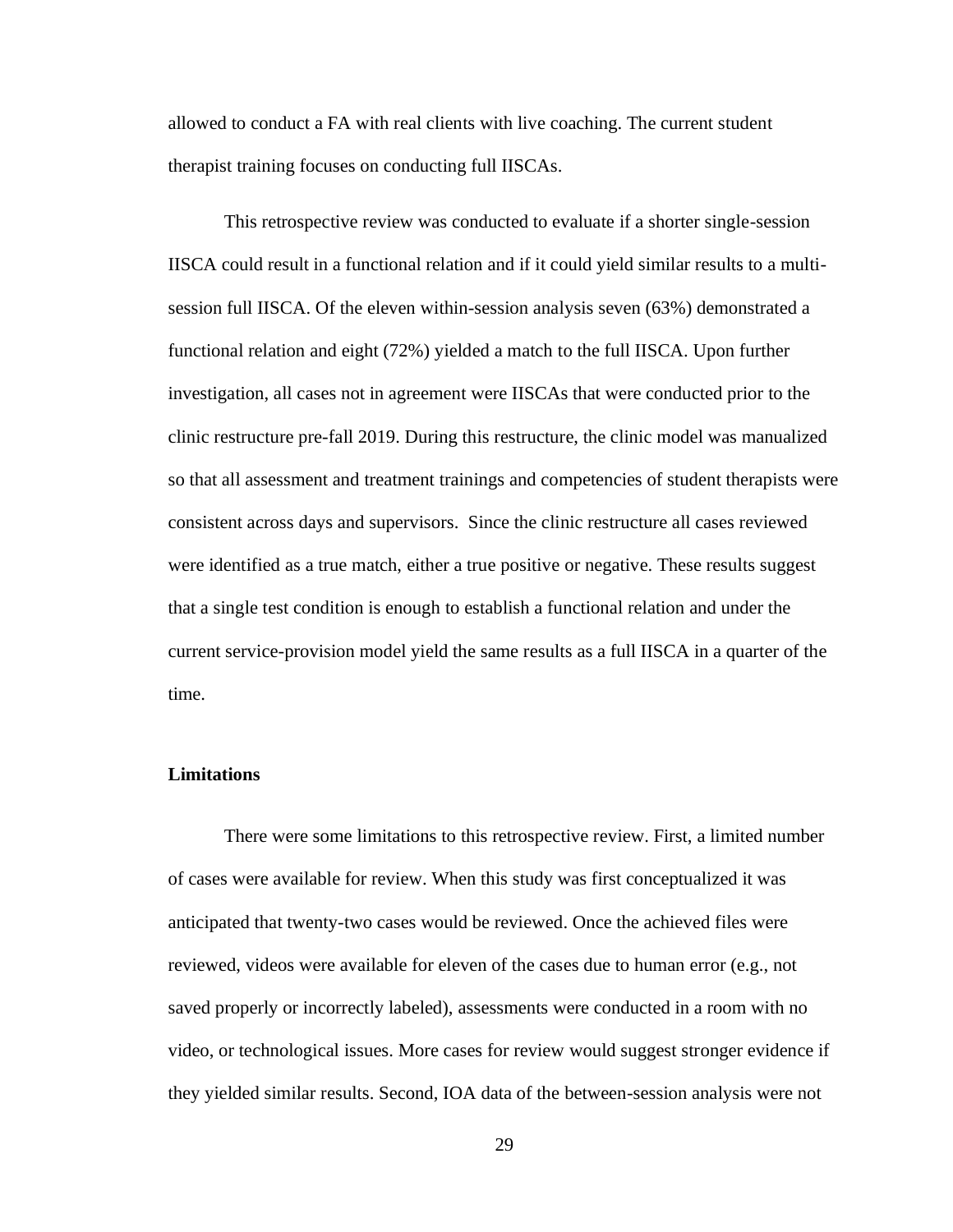re-assessed. IOA was not re-assessed because reliability data were collected at the time of the assessment based on clinic protocols. Third, when recoding the within-session analysis new behaviors that were established to be a part of the same response class later in the assessment and were later added to the operational definition. Due to the additions to the original operation definition throughout the in-vivo assessment, the rates of challenging behavior were not an exact match when recoded. When recoding, the primary investigator included all behaviors within the same response class when collecting data and scored them from the beginning of the assessment. Recoding the full IISCA might yield different results in terms of conclusiveness of the between-session analyses if reassessed using new operational definitions which included all topographies of behavior identified as part of the same response class as the original R1 and R2 challenging behaviors.

### <span id="page-37-0"></span>**Quality Improvement of Future Clinical Practice**

The exact match of results of both the within- and between-session analyses since the clinic adopted its service-provision model suggests that a single-session IISCA would be enough to successfully identify a function to inform treatments. Based on these results, the author suggests that the clinic review its current assessment appointment protocol and modify its default assessment from a full IISCA to a single-session IISCA.

Single-session IISCAs adopted into practice would lead to a shorter amount of time in FA, which could lead to less cost to families or funding agencies. From a patient care perspective this would be more cost effective. At this current time, the billable rate is \$125 per hour. The average time spent on assessments, including but not limited to the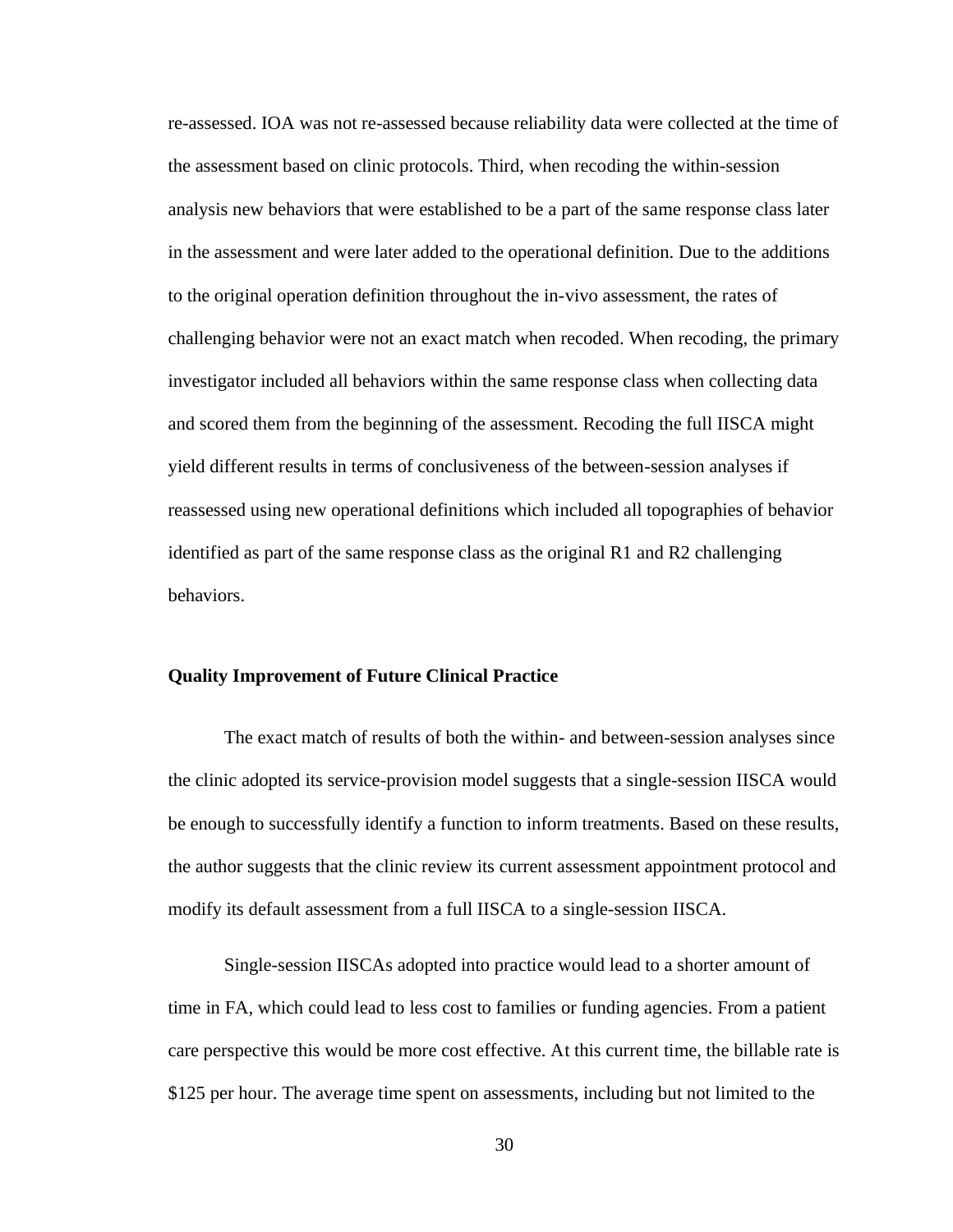interview, administering assessment, interpreting data, and discussing findings is 4.25 hours (\$531.25). According to Fisher and Kornack, 2019, Current Procedural Terminology Codes (CPT) are issued, copyrighted, and maintained by the American Medical Association (AMA). Billing code, CPT 97151, appointments are billable in 15 min increments. If a single-session IISCA were conducted a client would only be billed for one 15 min increment (\$31.25) instead of the average three billed for a full IISCA (\$93.75).

This would also leave more time available to conduct additional assessments with other professionals if a clinic had an interdisciplinary team. According to Shepley et al., (2021), utilizing a clinic-based provision model for assessing and treating severe behavior can be effective if multiple teams of professionals are involved. A shortened assessment time could mean more room for related services to conduct their own discipline specific assessments within the same appointment leading to less costs and more services provided within a single visit. This is integral when the families being serviced come from rural areas and commute long distances to receive services. The purpose of the implementation of the family-centered clinic service provision model is to make services for the treatment of severe behavior more accessible to rural communities and revisions to the current model could lead to greater access to related services.

Shorter FAs also means the child would have less exposure to uncomfortable or aversive contingencies and would align with a trauma-informed framework. According to Rajaraman et al. (2022), behavior analysts should actively avoid programming features that might occasion a trauma response. During FA procedures, reinforcers are withheld in test conditions which could be triggering and traumatic to some individuals based on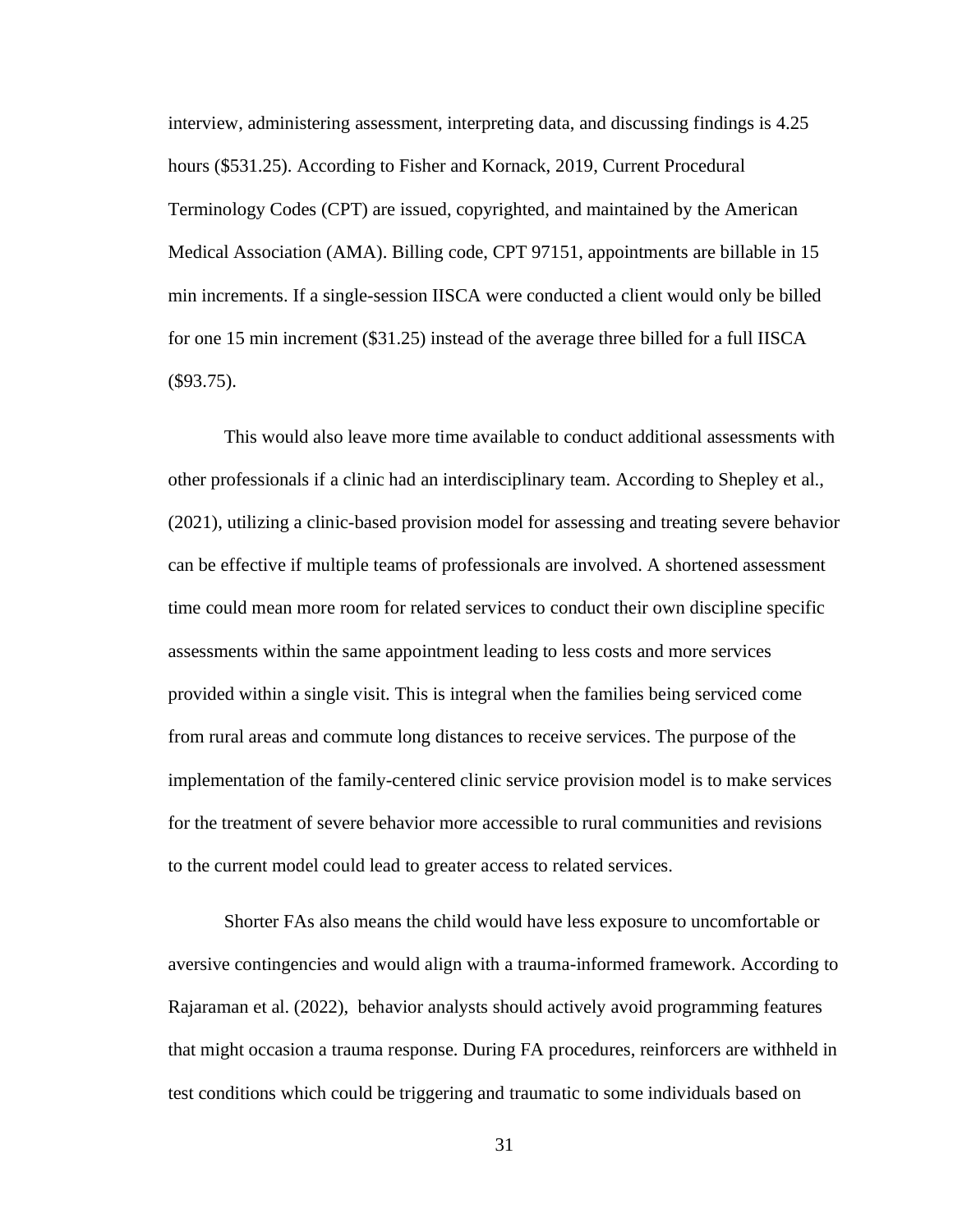their learning histories. Based on the results of this study and potential benefits to implementing single-session IISCAs in lieu of a full IISCA, assessment appointments could be more efficient and equally as effective, overall improving patient care.

#### **Considerations**

When adopting single-session IISCAs into practice there are a few matters to take into consideration. First, training staff to graph and visually analyze data at the time of assessment which is not part of current clinic procedures during the assessment appointment. It is going to take time to get therapists proficient and reliable before applying it to practice. Second, the potential feasibility of in the moment analysis of data by therapists using resources available at the clinic could pose to be a problem.

#### <span id="page-39-0"></span>**Conclusion**

A retrospective review was conducted to evaluate if a shorter single-session IISCA could result in a functional relation and yield similar results to a full IISCA. Results demonstrated that after the clinic adopted its current clinic model the first test condition of the full IISCA was an exact match to the full IISCA. This suggests that a single-session IISCA could be adopted into practice and effectively determine the function of challenging behavior and inform treatment.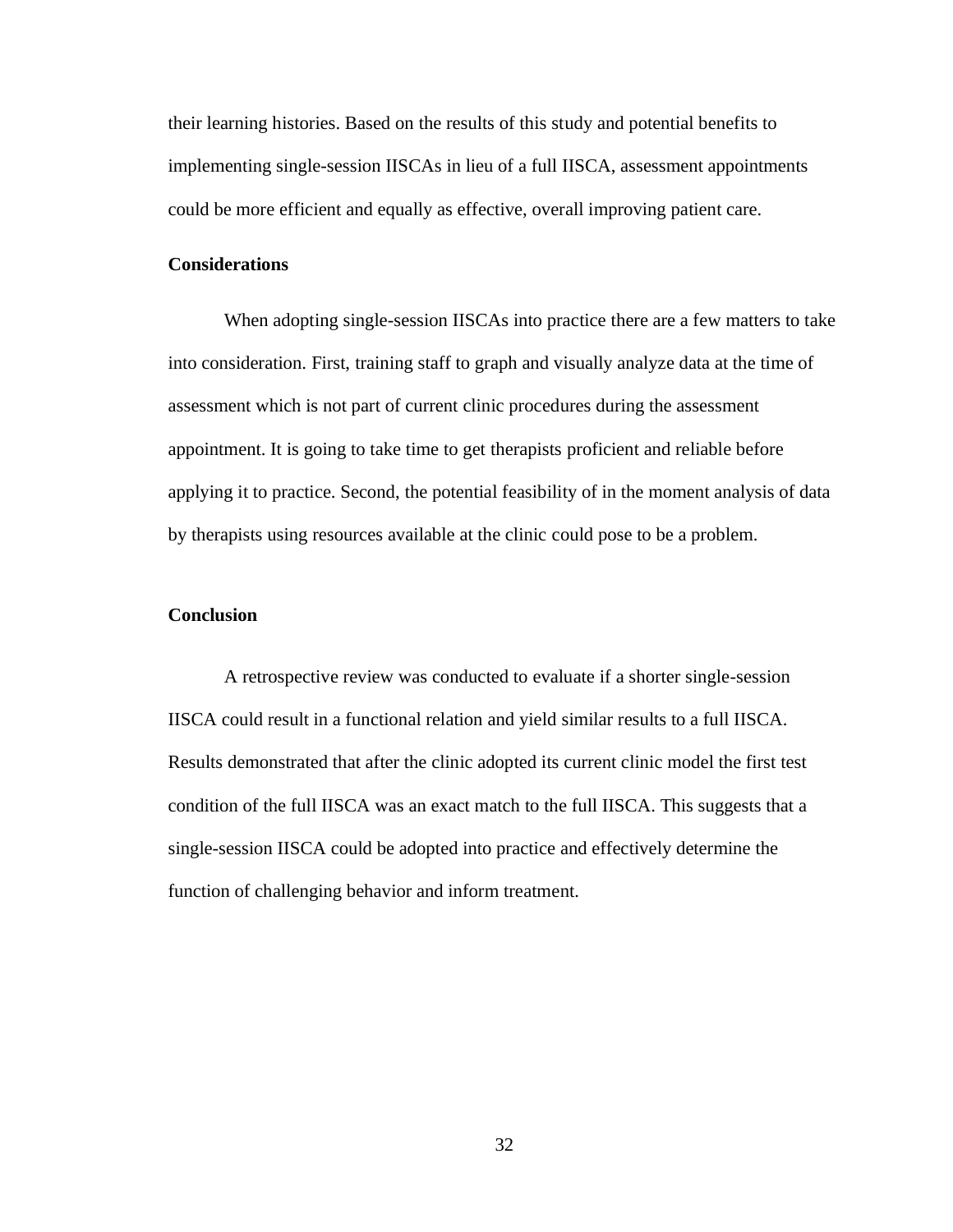### **APPENDICES**

### <span id="page-40-1"></span><span id="page-40-0"></span>**Appendix A**

A Section of the Re-Analysis Coding Data Sheet with IOA

| Time | Primary Reliability | IOA of RPI IOA of<br>Onset/<br>Offset | Challenging<br>BX | Duration of Count of<br>Condition | <b>Bx</b> | <b>RPS</b> |
|------|---------------------|---------------------------------------|-------------------|-----------------------------------|-----------|------------|
| 0:01 |                     |                                       |                   |                                   |           | #DIV/0!    |
| 0:02 |                     |                                       |                   |                                   |           | #DIV/0!    |
| 0:03 |                     |                                       |                   |                                   |           | #DIV/0!    |
| 0:04 |                     |                                       |                   |                                   |           | #DIV/0!    |
| 0:05 |                     |                                       |                   |                                   |           | #DIV/0!    |
| 0:06 |                     |                                       |                   |                                   |           | #DIV/0!    |
| 0:07 |                     |                                       |                   |                                   |           | #DIV/0!    |
| 0:08 |                     |                                       |                   |                                   |           | #DIV/0!    |
| 0:09 |                     |                                       |                   |                                   |           | #DIV/0!    |
| 0:10 |                     |                                       |                   |                                   |           | #DIV/0!    |
| 0:11 |                     |                                       |                   |                                   |           | #DIV/0!    |
| 0:12 |                     |                                       |                   |                                   |           | #DIV/0!    |
| 0:13 |                     |                                       |                   |                                   |           | #DIV/0!    |
| 0:14 |                     |                                       |                   |                                   |           | #DIV/0!    |
| 0:15 |                     |                                       |                   |                                   |           | #DIV/0!    |
| 0:16 |                     |                                       |                   |                                   |           | #DIV/0!    |
| 0:17 |                     |                                       |                   |                                   |           | #DIV/0!    |
| 0:18 |                     |                                       |                   |                                   |           | #DIV/0!    |

<span id="page-40-2"></span>RPI Duration IOA (free operant event recording with time stamps based on onsets & offsets of RPI)

Onset/Offset Time Stamp: Within 3 s

# of agreements within 3 s time stamp window/# of agreements + disagreements x 100

Challenging Behavior IOA (free operant timed event recording)

Time Stamp: Within 3 s

# of agreements within 3 s time stamp window/# of agreements + disagreements x 100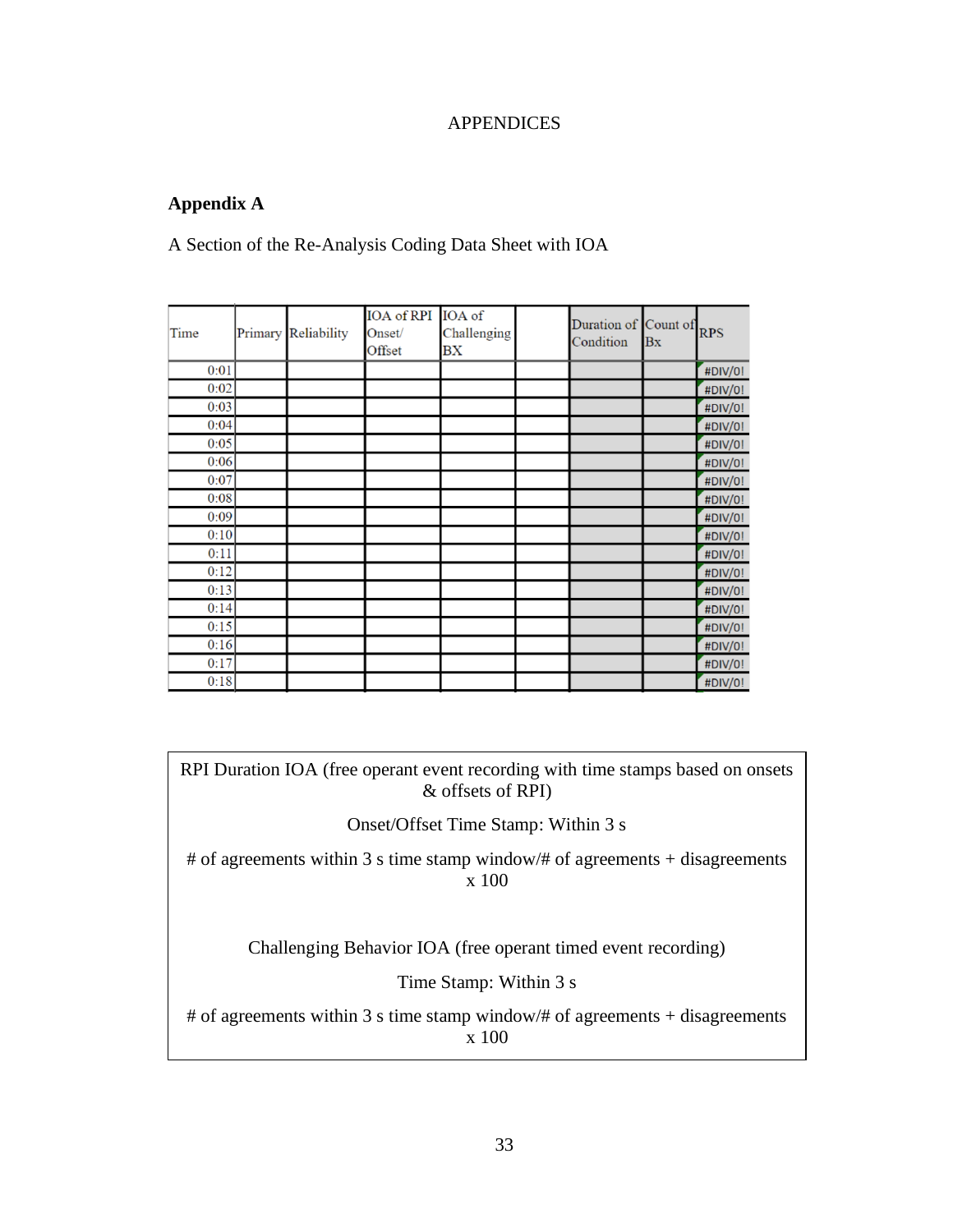# **Appendix B**

Full IISCA Procedural Fidelity Data Sheet

| Target Implementer Behaviors                    |  |  |  |
|-------------------------------------------------|--|--|--|
| The implementer removed reinforcers as          |  |  |  |
| planned.                                        |  |  |  |
| The implementer provided reinforcers            |  |  |  |
| contingent on the participant exhibiting        |  |  |  |
| problem behavior within 3-s.                    |  |  |  |
| The implementer removed reinforcers again       |  |  |  |
| once the client had access to them.             |  |  |  |
| The implementer ignore behavior that did not    |  |  |  |
| meet the operational definition established     |  |  |  |
| prior to the study or that fell within the same |  |  |  |
| response class.                                 |  |  |  |

Possible Responses:  $+$  = occurrence; - = non-occurrence; N/A = no opportunity for the behavior to occur

| Procedural Fidelity                                                                  |  |  |  |
|--------------------------------------------------------------------------------------|--|--|--|
| # of implementer behaviors observed                                                  |  |  |  |
| $#$ of implementer behaviors planned                                                 |  |  |  |
| PF percentage: $\#$ of implementer behaviors observed/ $\#$ of implementer behaviors |  |  |  |
| planned x 100                                                                        |  |  |  |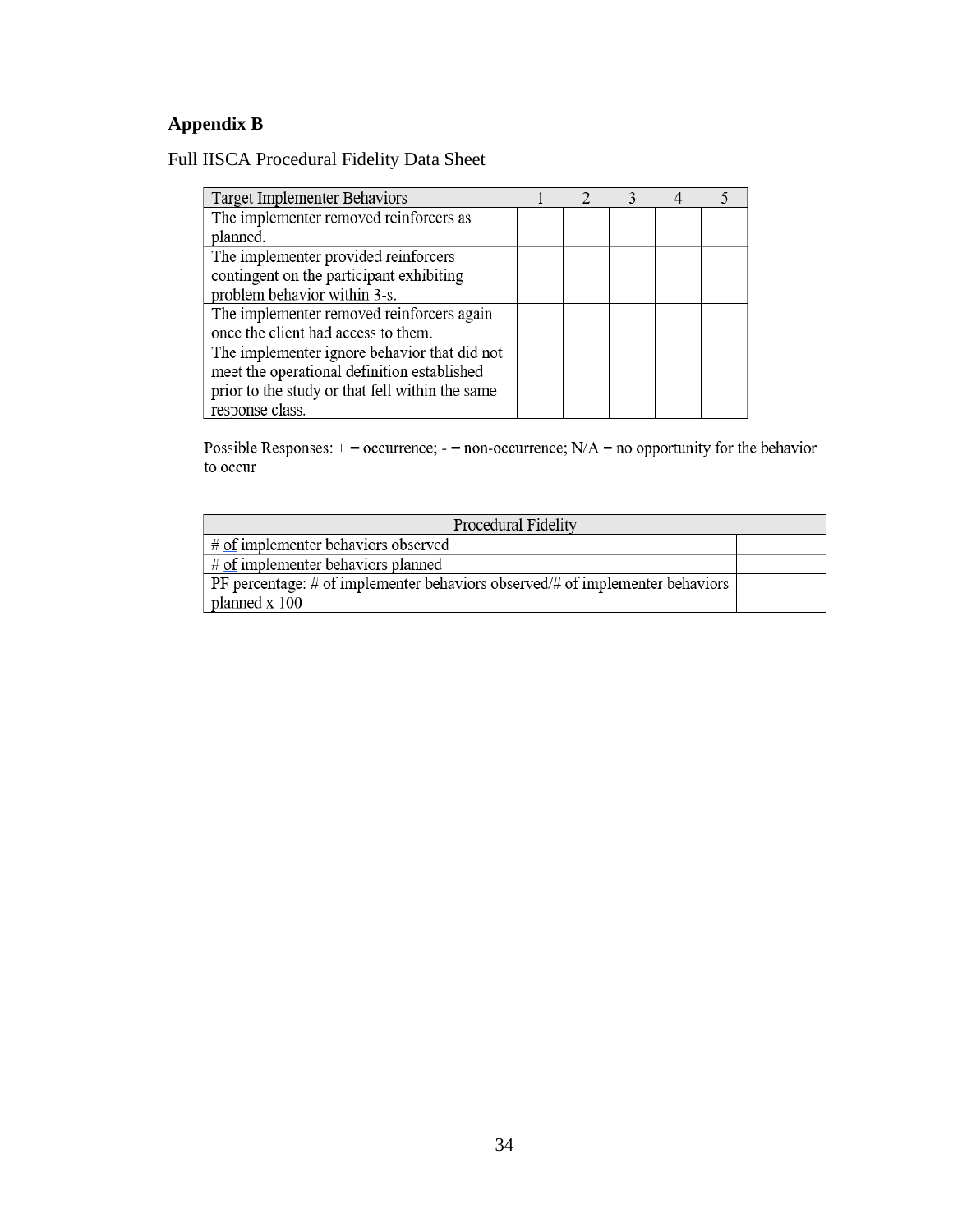#### REFERENCES

<span id="page-42-0"></span>American Psychological Association (n.d.). Definition of trauma. Retrieved April 17,

2022, from [https://www.apa.org/search?query=trauma.](https://www.apa.org/search?query=trauma)

- Cooper, J. O., Heron, T. E., & Heward, W. L. (2020). *Applied Behavior Analysis* (3rd Edition). Hoboken, NJ: Pearson Education.
- Fisher, D. & Kornack, J. (2019). 2019 CPT® I codes for applied behavior analysis: Adoption, interpretation, and next steps. Association for Behavior Analysis International. [https://www.abainternational.org/ABAIUploads/Practice/ABAI\\_Fisher\\_and\\_Korn](https://www.abainternational.org/ABAIUploads/Practice/ABAI_Fisher_and_Kornack_Presentation_ABAI_2019.pdf)

[ack\\_Presentation\\_ABAI\\_2019.pdf](https://www.abainternational.org/ABAIUploads/Practice/ABAI_Fisher_and_Kornack_Presentation_ABAI_2019.pdf)

Gardner, Spencer, T. D., Boelter, E. W., DuBard, M., & Jennett, H. K. (2012). A

systematic review of brief functional analysis methodology with typically developing children. *Education & Treatment of Children*, *35*(2), 313–332. <https://doi.org/10.1353/etc.2012.0014>

- Hanley, G. P. (2012). Functional assessment of problem behavior: Dispelling myths, overcoming implementation obstacles, and developing new lore. *Behavior Analysis in Practice, 5,* 54-72.<http://doi.org/10.1007/BF03391818>
- Hanley, G. P., Jin, C. S., Vanselow, N. R., & Hanratty, L. A. (2014). Producing meaningful improvements in problem behavior of children with autism via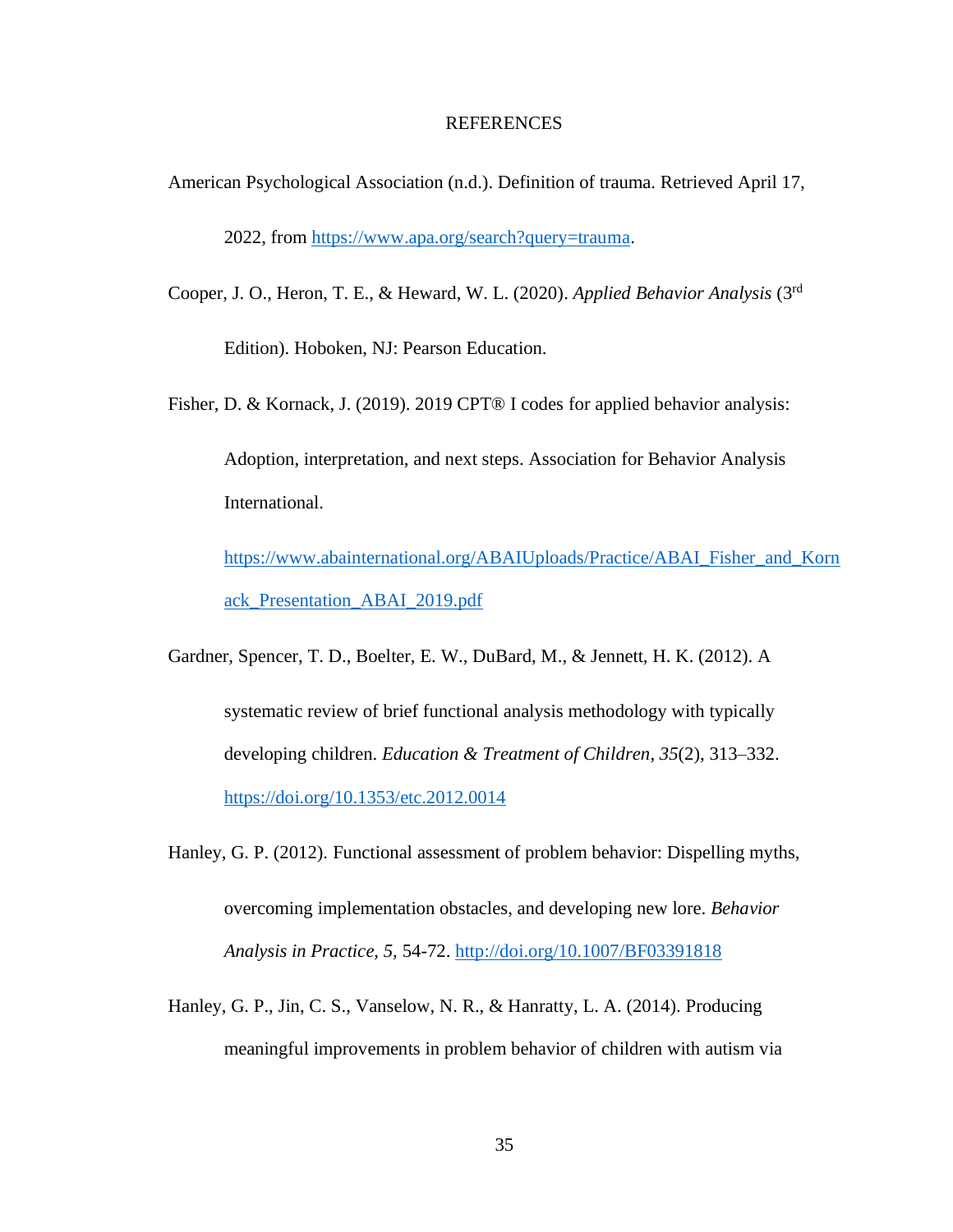synthesized analyses and treatments. *Journal of Applied Behavior Analysis, 47*(1), 16–36.<https://doi.org/10.1002/jaba.106>

- Hanley, G. P. (2021, September 9). A perspective on today's ABA from Dr. Hanley. Practical Functional Assessment: Understanding Problem Behavior Prior to its Treatment [https://practicalfunctionalassessment.com/2021/09/09/a-perspective](https://practicalfunctionalassessment.com/2021/09/09/a-perspective-on-todays-aba-by-dr-greg-hanley/)[on-todays-aba-by-dr-greg-hanley/](https://practicalfunctionalassessment.com/2021/09/09/a-perspective-on-todays-aba-by-dr-greg-hanley/)
- Iwata, B. A., Dorsey, M. F., Slifer, K. J., Bauman, K. E., & Richman, G. S. (1892/1994). Toward a functional analysis of self-injury. *Journal of Applied Behavior Analysis, 27*(2), 197–209.<https://doi.org/10.1901/jaba.1994.27-197>
- Jessel, J., Hanley, G. P., & Ghaemmaghami, M. (2016). Interview-informed synthesized contingency analyses: Thirty replications and reanalysis. *Journal of Applied Behavior Analysis, 49*(3), 576–595.<https://doi.org/10.1002/jaba.316>
- Jessel, J., Hanley, G. P., Ghaemmaghami, M., & Metras, R. (2019). An evaluation of the single session interview‐informed synthesized contingency analysis. *Behavioral Interventions, 34*(1), 62–78.<https://doi.org/10.1002/bin.1650>
- Jessel, J., Metras, R., Hanley, G. P., Jessel, C., & Ingvarsson, E. T. (2020a). Does analysis brevity result in loss of control? A consecutive case series of 26 single‐ session interview‐informed synthesized contingency analyses. *Behavioral Interventions, 35*(1), 145–155.<https://doi.org/10.1002/bin.1695>

Jessel, J., Metras, R., Hanley, G. P., Jessel, C., & Ingvarsson, E. T. (2020b). Evaluating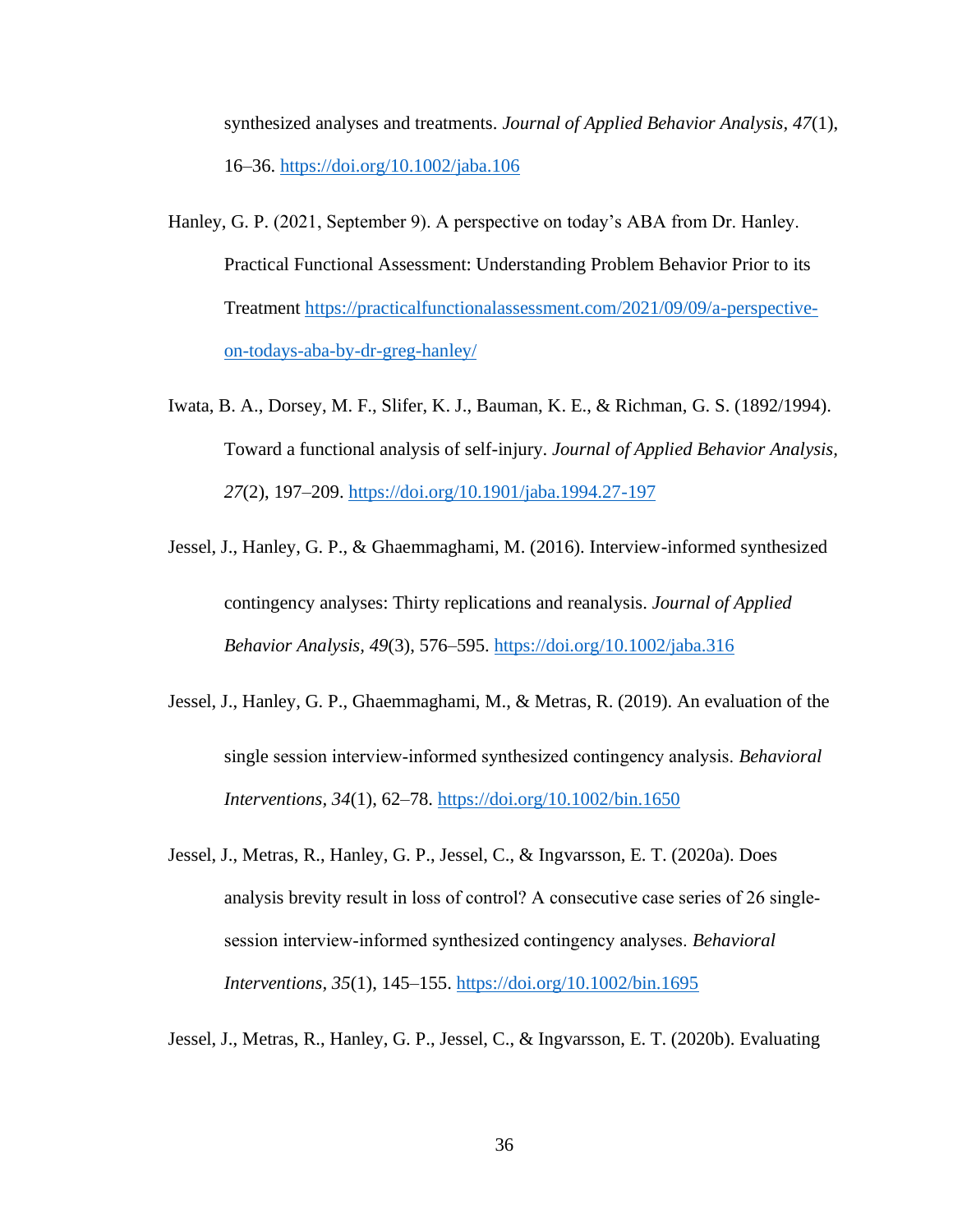the boundaries of analytic efficiency and control: A consecutive controlled case series of 26 functional analyses. *Journal of Applied Behavior Analysis, 53*(1), 25– 43.<https://doi.org/10.1002/jaba.544>

Rajaraman, Austin, J. L., Gover, H. C., Cammilleri, A. P., Donnelly, D. R., & Hanley, G.

P. (2022). Toward trauma‐informed applications of behavior analysis. *Journal of Applied Behavior Analysis, 55*(1), 40–61.<https://doi.org/10.1002/jaba.881>

- Saini, V., Fisher, W. W., Retzlaff, B. J., & Keevy, M. (2020). Efficiency in functional analysis of problem behavior: A quantitative and qualitative review. *Journal of Applied Behavior Analysis, 53*(1), 44–66.<https://doi.org/10.1002/jaba.583>
- Shepley, C., Shepley, S. B., Allday, R. A., Tyner-Wilson, M., & Larrow, D. (2021). Rationale, development, and description of a brief family-centered service provision model for addressing children's severe behavior. *Developmental Neurorehabilitation, 24*(2), 107–117.

[https://doi.org/10.1080/17518423.2020.1839979](https://doi-org.ezproxy.uky.edu/10.1080/17518423.2020.1839979)

Wacker, Berg, W., Harding, J., & Cooper-Brown, L. (2004). Use of Brief Experimental Analyses in Outpatient Clinic and Home Settings. Journal of Behavioral Education, 13(4), 213–226.

<https://doi.org/10.1023/B:JOBE.0000044732.42711.f5>

Wallace, M. D., & Iwata, B. A. (1999). Effects of session duration on functional analysis outcomes. *Journal of Applied Behavior Analysis, 32*(2), 175–183.

<https://doi.org/10.1901/jaba.1999.32-175>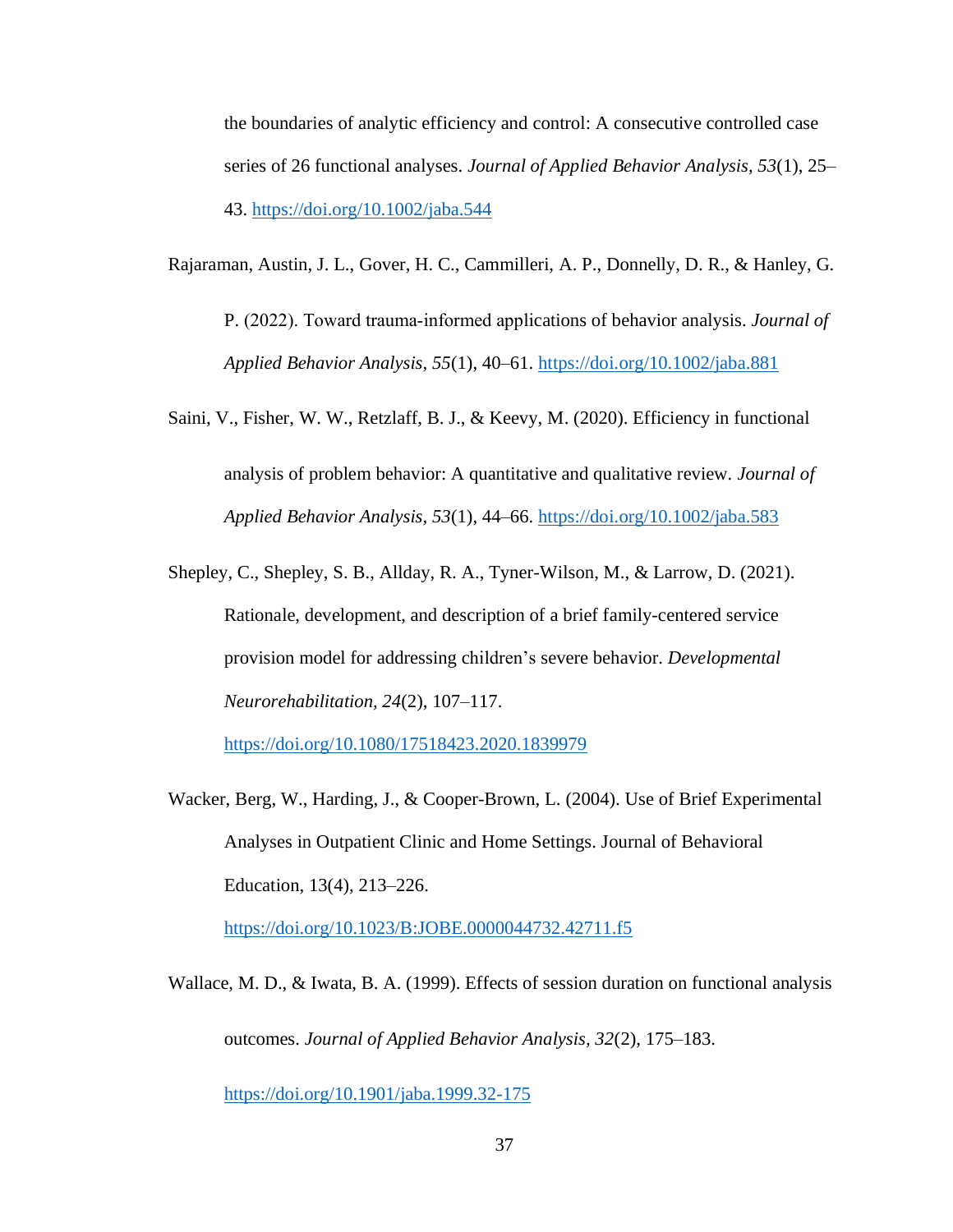Wolery, M., Gast, D. L., & Ledford, J. R. (2018). Comparative designs. In J. R. Ledford

& D. L. Gast (Eds.), *Single case research methodology: Applications in special* 

*education and behavioral sciences* (3rd ed., pp. 283-334). Routledge.